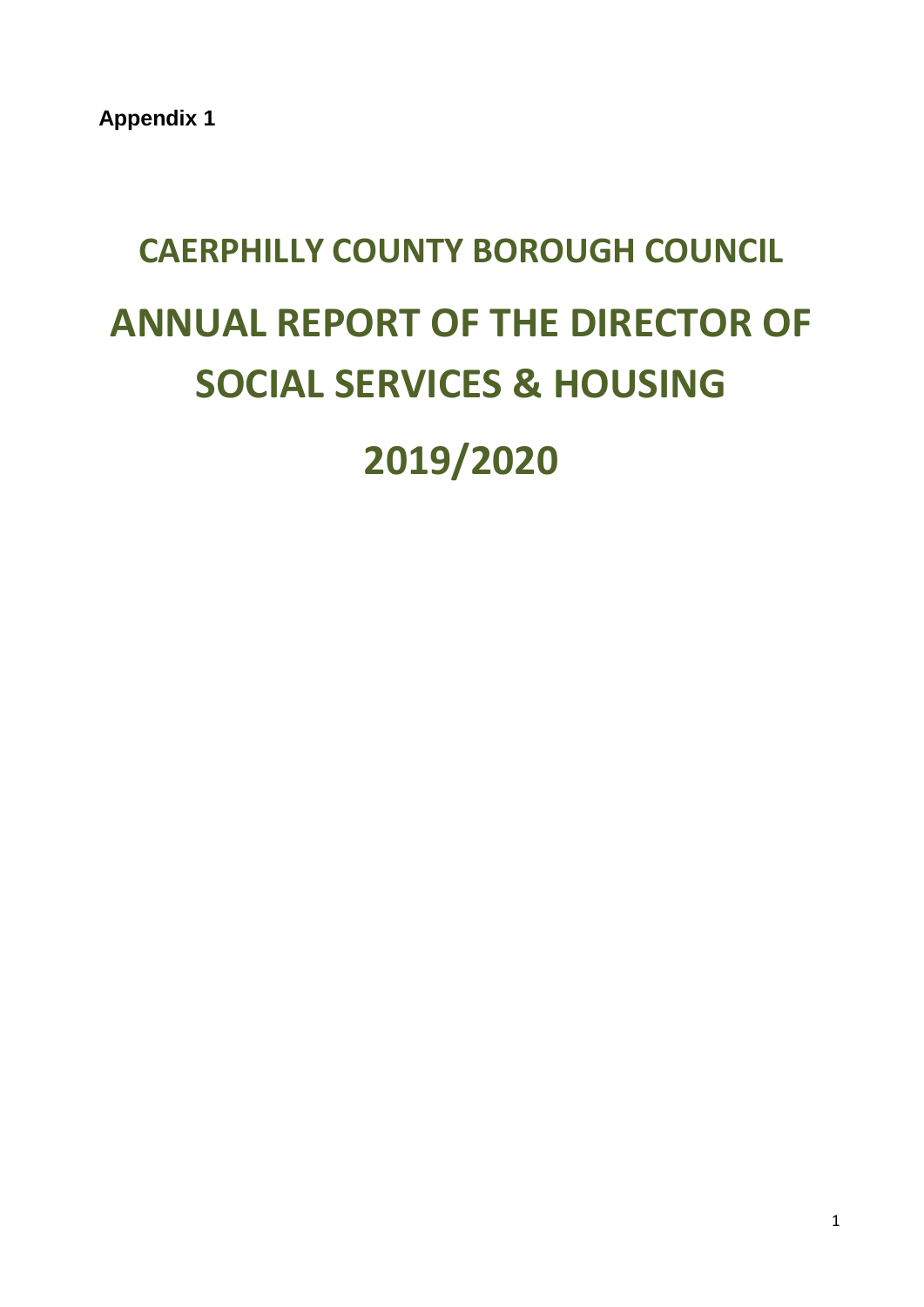## **CONTENTS**

| 1.                        | <b>INTRODUCTION</b>                         | Page 3 |
|---------------------------|---------------------------------------------|--------|
| 2.                        | <b>DIRECTORS SUMMARY OF PERFORMANCE</b>     | Page 4 |
| 3.                        | <b>HOW ARE PEOPLE SHAPING OUR SERVICES?</b> | Page 6 |
|                           | <b>Quality Standard 1</b>                   |        |
| <b>Quality Standard 2</b> |                                             |        |
| <b>Quality Standard 3</b> |                                             |        |
| <b>Quality Standard 4</b> |                                             |        |
| <b>Quality Standard 5</b> |                                             |        |
| <b>Quality Standard 6</b> |                                             |        |
|                           | <b>Quality Standard 7</b>                   |        |
|                           |                                             |        |
|                           |                                             |        |

| 4. PROMOTING & IMPROVING THE WELLBEING OF THOSE WE HELP | Page 8  |
|---------------------------------------------------------|---------|
| 5. HOW WE DO WHAT WE DO                                 | Page 23 |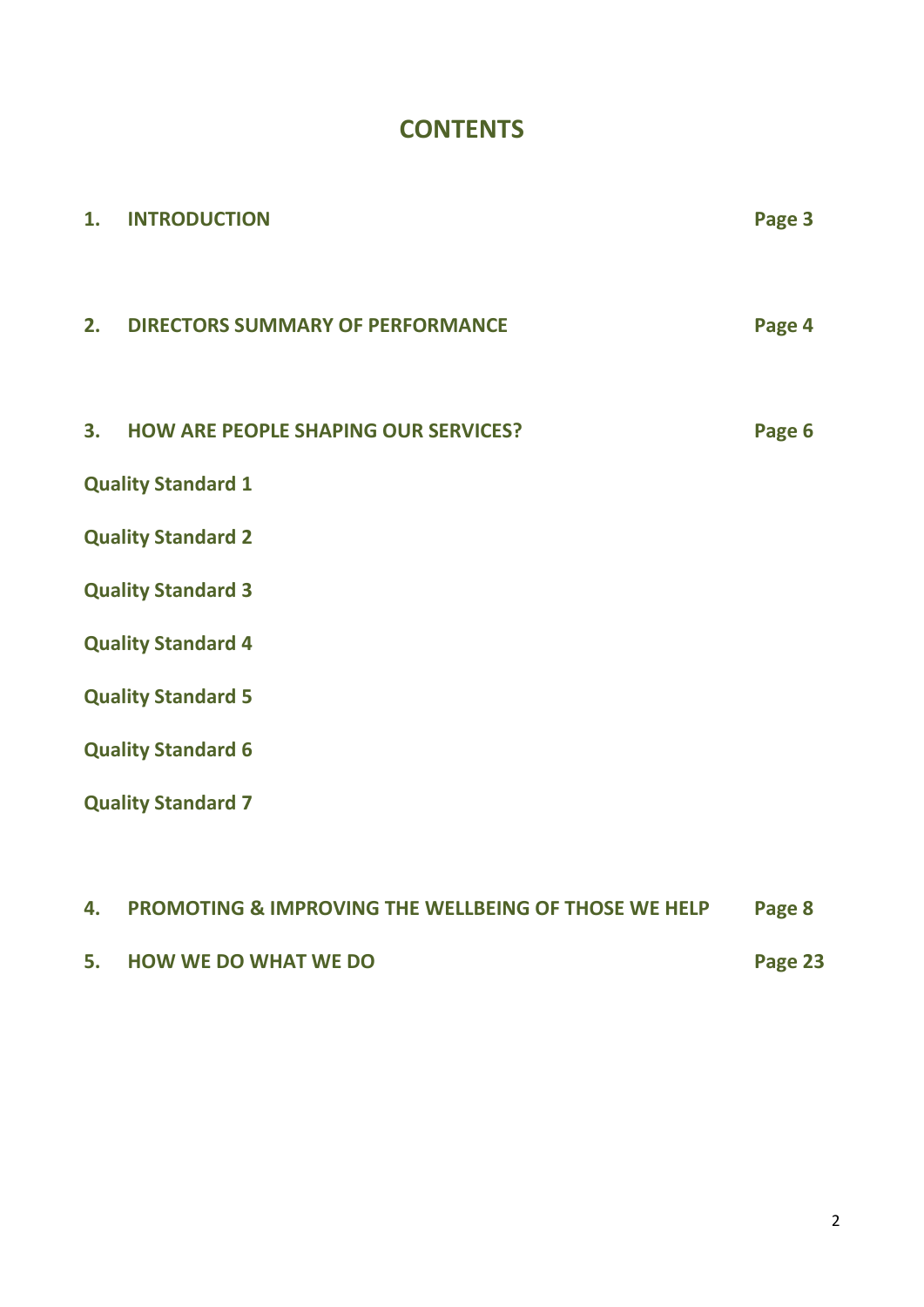#### **1. Introduction**

The availability of my annual report for 2019/20 is obviously much later than would normally be the case. Due to the outbreak of the Coronavirus pandemic in early 2020, local authorities were permitted to defer the report, hence why this report is being written at the same time as the report for 2021.

This report lays out the challenges faced during 2019/20 and how we responded to these challenges. It also lays out what were our priorities moving into 2020/21. Our progress against these priorities is contained in my report for 2020/21.

As we moved into the early months of 2020 it became clear our response to the pandemic had to the priority for our services and this clearly impacted on how we could respond to some of these priorities.

Dave Street Corporate Director Social Services & Housing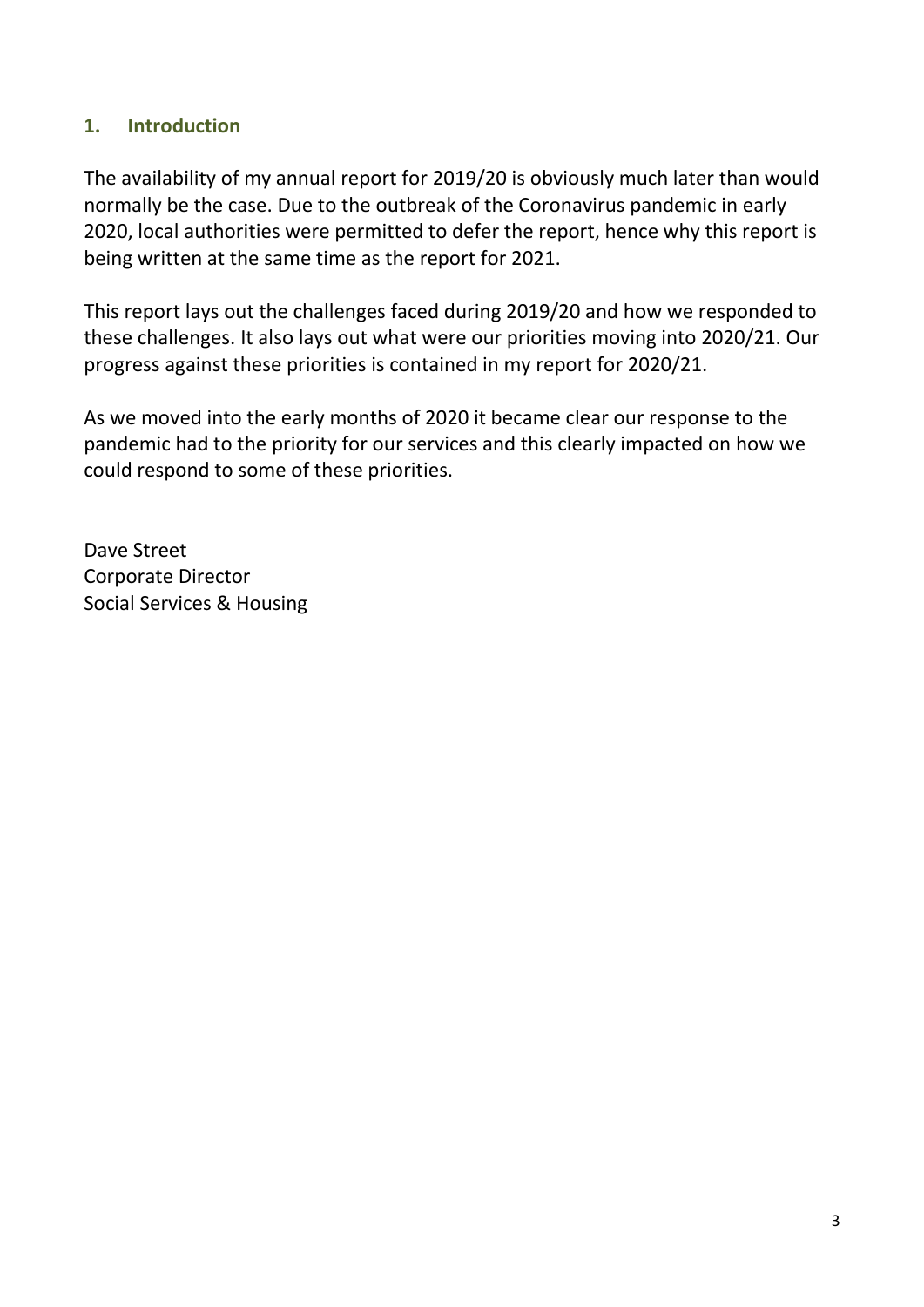## **2**. **Director's Summary of Performance**

Welsh Government has undertaken a major review of the performance measurement framework for Social Care. Caerphilly has been fully engaged in supporting this review with key officers attending workshops and steering group meetings. In the absence of a national performance framework, we continued to capture local performance information and some key measures for the period covered by this report are detailed below together with comparable information on performance in previous years:

#### **2019-2020 Performance Measures**

#### **Adult Services:**

| <b>Measure</b>                                   | <b>Results</b><br>2017/18 | <b>Results</b><br>2018/19 | <b>Results</b><br>2019/20 |
|--------------------------------------------------|---------------------------|---------------------------|---------------------------|
| % of adult protection enquiries completed within | 93                        | 100                       | 100                       |
| 7 days                                           |                           |                           |                           |
| The average length of time adults (aged 65 or    | 158                       | 174                       | 215                       |
| over) are supported in residential care homes    |                           |                           |                           |
| (weeks)                                          |                           |                           |                           |
| Average age of adults entering residential care  | 83                        | 83                        | 86                        |
| homes                                            |                           |                           |                           |
| % of adults who have received advice and         | 90                        | 95                        | 98                        |
| assistance from the information, advice and      |                           |                           |                           |
| assistance service and have not contacted the    |                           |                           |                           |
| service for 6 months                             |                           |                           |                           |

#### **Children's Services:**

| <b>Measure</b>                                  | <b>Results</b><br>2017/18 | <b>Results</b><br>2018/19 | <b>Results</b><br>2019/20 |
|-------------------------------------------------|---------------------------|---------------------------|---------------------------|
| % of assessments completed for children within  | 93                        | 90                        | 94                        |
| statutory timescales                            |                           |                           |                           |
| % of re-registrations of children on local      | $\mathfrak{D}$            | 6                         | 4                         |
| authority Child Protection Registers (CPR)      |                           |                           |                           |
| The average length of time for all children who | 268                       | 268                       | 230                       |
| were on the CPR during the year                 |                           |                           |                           |
| % of looked after children who have experienced | 10                        |                           | 12                        |
| 1 or more changes of school, during a period or |                           |                           |                           |
| periods of being looked after, which were not   |                           |                           |                           |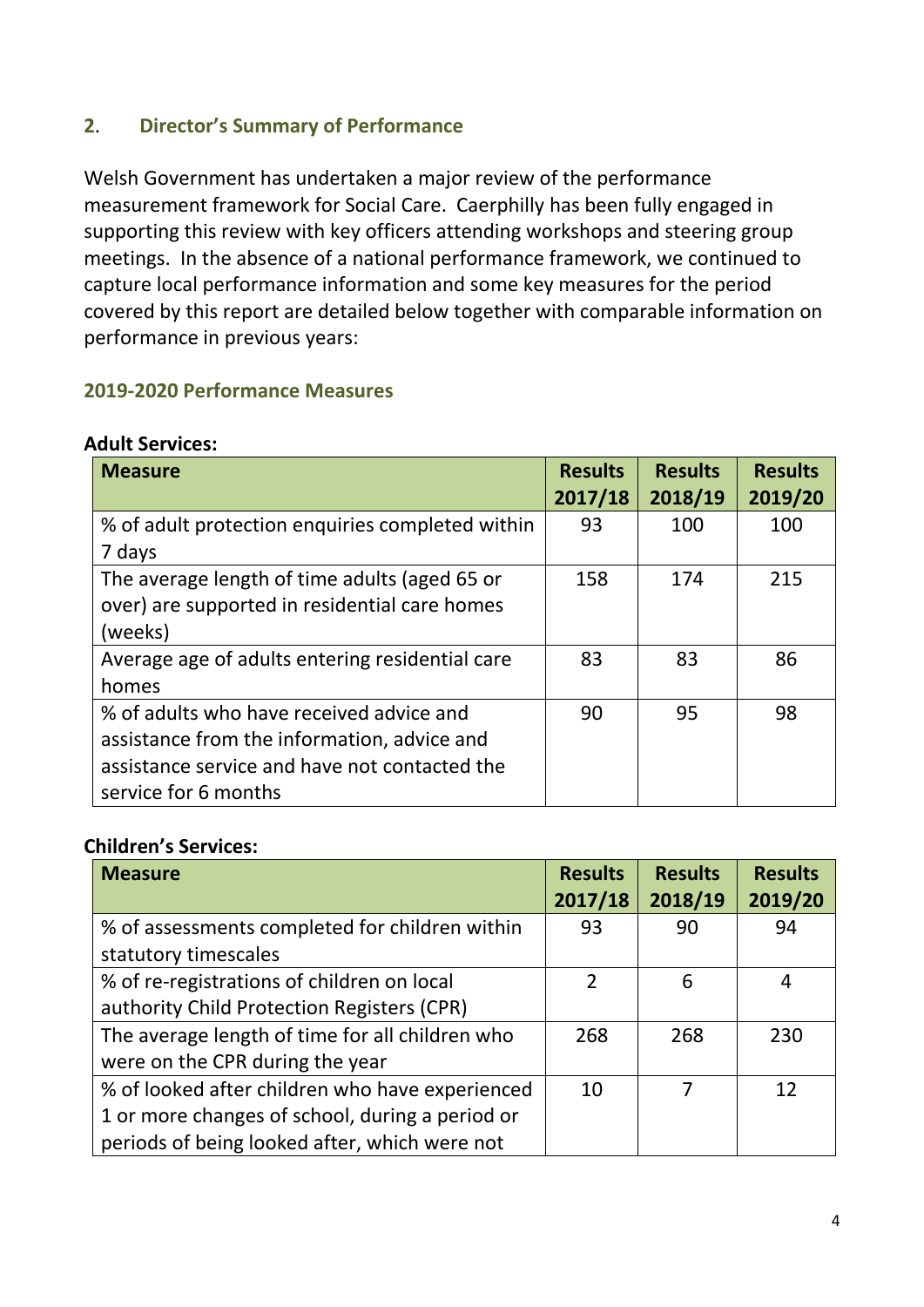| due to transitional arrangements, in the year to<br>31 <sup>st</sup> March |    |   |    |
|----------------------------------------------------------------------------|----|---|----|
| % of looked after children on 31 <sup>st</sup> March who                   | 11 | q | 11 |
| have had three or more placements during the                               |    |   |    |
| vear                                                                       |    |   |    |

## **Care Leavers:**

| <b>Measure</b>                                                                                           | <b>Results</b><br>2017/18 | <b>Results</b><br>2018/19 | <b>Results</b><br>2019/20 |
|----------------------------------------------------------------------------------------------------------|---------------------------|---------------------------|---------------------------|
| % of all care leavers who are in education,<br>training or employment at 12 months after<br>leaving care | 51                        | 51                        | 50                        |
| % of all care leavers who are in education,<br>training or employment at 24 months after<br>leaving care | 61                        | 45                        | 53                        |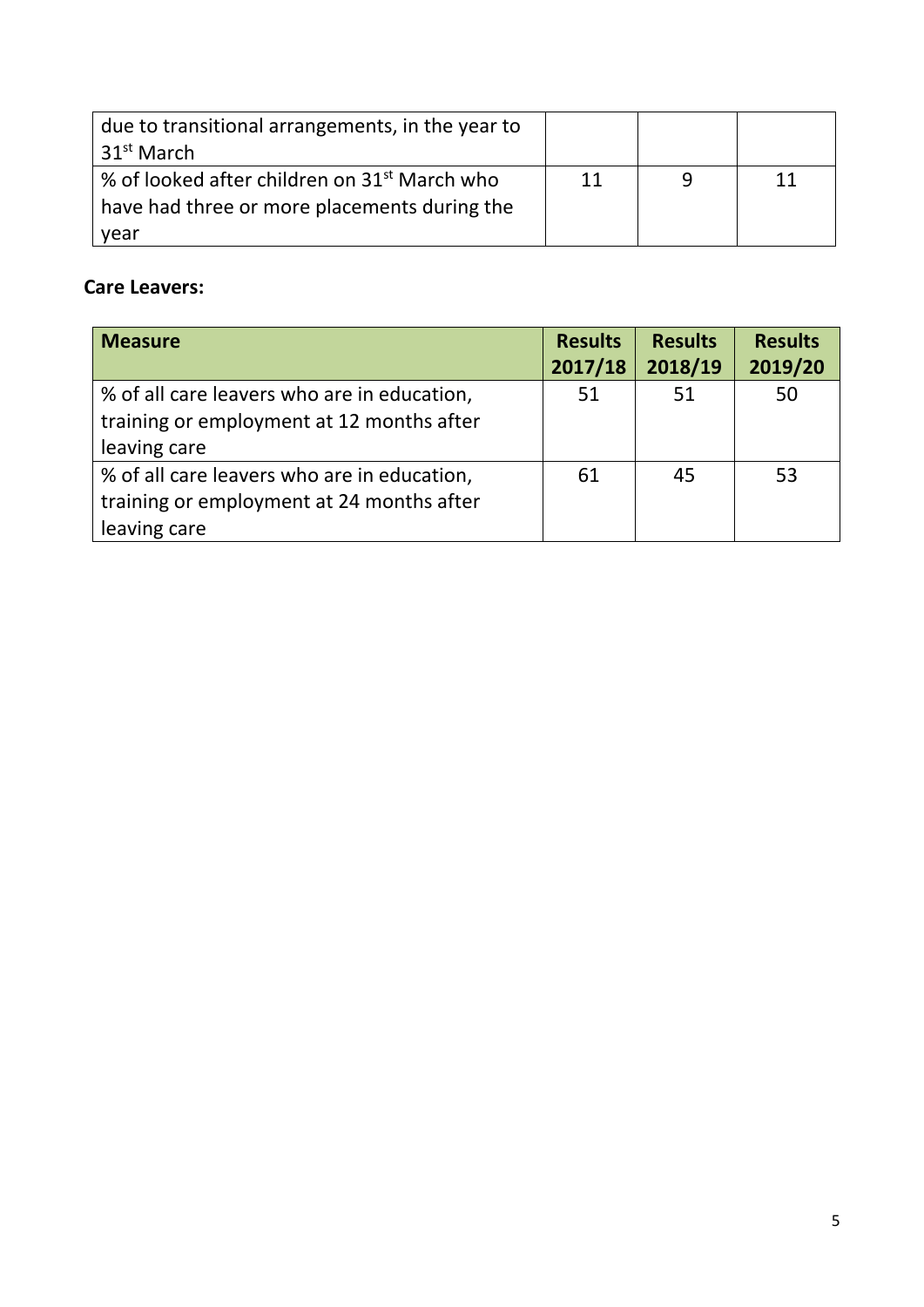## **3. How are People Shaping our Services?**

Caerphilly Social Services is committed to making sure that people are able to make their voice heard, whether this is about how our services are developed and delivered in the future or whether it is about a service they are receiving now. We do this in a number of different ways including, undertaking surveys, contract monitoring processes, responsible Individual visits, complaints and compliments, consultation events and feedback from Inspections.

All of our Regulated services are now registered under the Regulation and Inspection of Social Care (Wales) Act (RISCA) 2016. This has been a major piece of work completed in accordance with the statutory timescales.

Key activity undertaken by CIW and the Wales Audit Office during the period has included:

## **Children's Services:**

Thematic inspection into services for Care Leavers

## **Cross Directorate:**

### **2019/20**

- WAO Review of Local Authority arrangements for Corporate Safeguarding
- Thematic inspection of Adult Safeguarding arrangements

The reports for the above inspections were generally positive and although, understandably, they identified areas for further development as opposed to areas of non compliance, they all recognised the good progress being made across service areas. All reports are available to view on the Inspectorate web site <http://ciw.org.uk/our-reports/?lang=en>

Periodic engagement meetings have continued to be held with the Care Inspectorate Wales (CIW) involving the Senior Management Team and the Cabinet Member for Social Services & Wellbeing.

Social Services has a Statutory process that has to be followed when someone is unhappy with our services and wishes to make a complaint. We endeavour to ensure that the handling of complaints is quick and effective with the result that the majority of issues are able to be resolved as early as possible.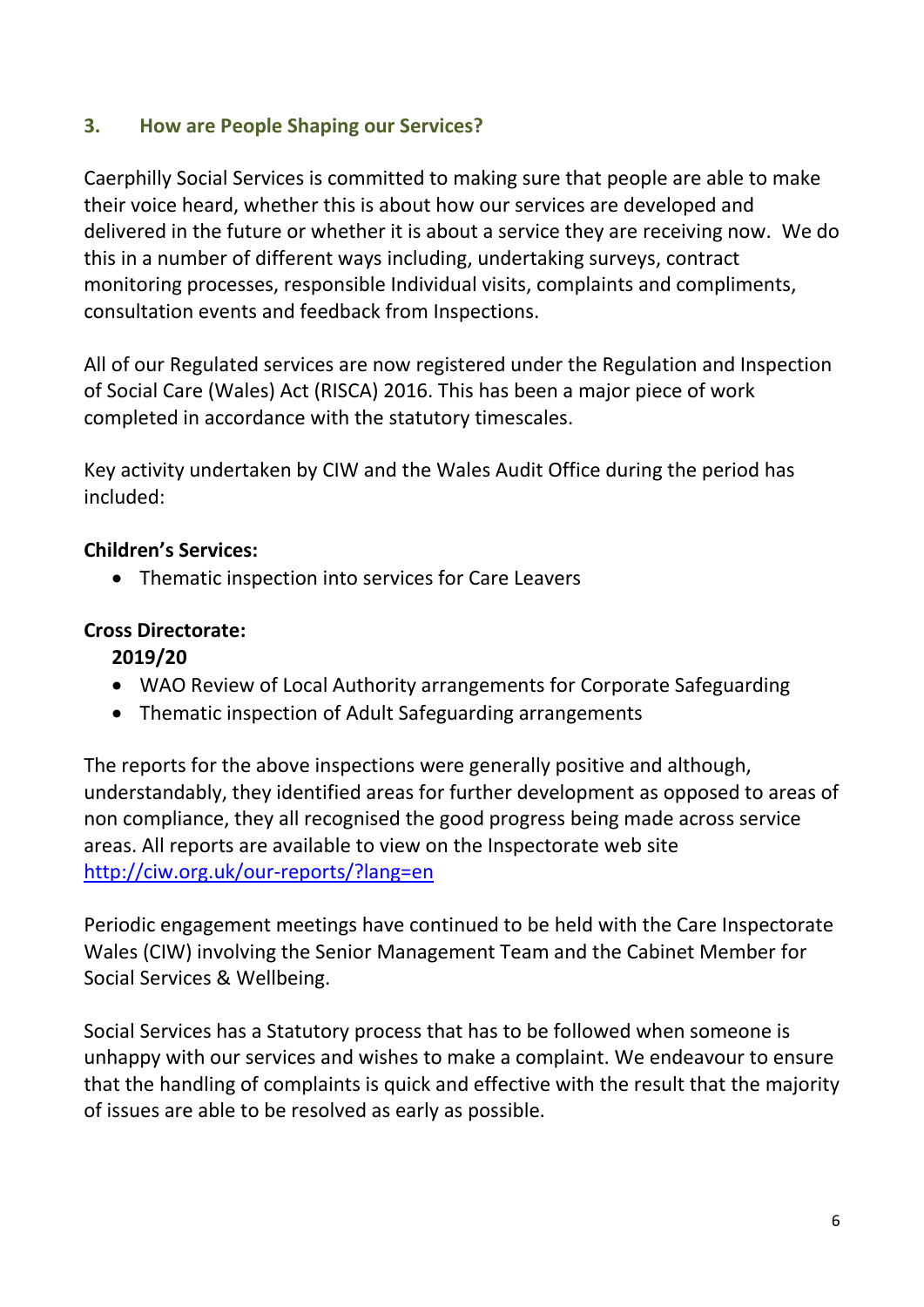During 2019/20, the Directorate received 144 Stage 1 complaints. The majority of the complaints were resolved to the customer's satisfaction at Stage 1 and this is due to the efforts that are placed on resolution at Stage 1 of the process.

The Complaints and Information Team record whether complaints are upheld, partially upheld or not upheld. This enables the Directorate to note any themes and trends from the findings to improve future practice and identify any isolated incidents of poor practice that may require attention.

Of the 144 complaints received at Stage 1 in 2019/20, the following outcomes were noted:

- 16 were closed, as the matters were resolved early or signposted to other processes, e.g. legal process
- 9 complaints were upheld
- 14 complaints were partially upheld
- 101 complaints were not upheld

During 2019/20, the Directorate received 5 requests to progress complaints to a Stage 2 formal investigation, a minimal decrease from the previous year when there 6 Stage 2 investigation. All 5 (100%) of the Stage 2 investigations related to Children's Services.

In addition, there were 11 contacts by our customers during 2019/20 to the Public Services Ombudsman for Wales (PSOW) a slight drop from 14 in the previous year.

The Directorate appreciates the importance of learning from complaints and representations and it is recognised that equal emphasis needs to be placed on learning from positive outcomes.

Praise is received by teams in the form of thank you cards, letters and emails and these are sent to the Complaints and Information Team for them to record. In 2019/20, 281 compliments were received, of which 228 (81%) related to Adult Services and 53 (19%) related to Children's Services. In addition, annual survey responses by some service areas results in positive feedback that can be used to measure the success of the Directorate in those areas.

During 2019/20 we received:

144 Stage 1 Complaints and

managed 5 Stage 2 Complaints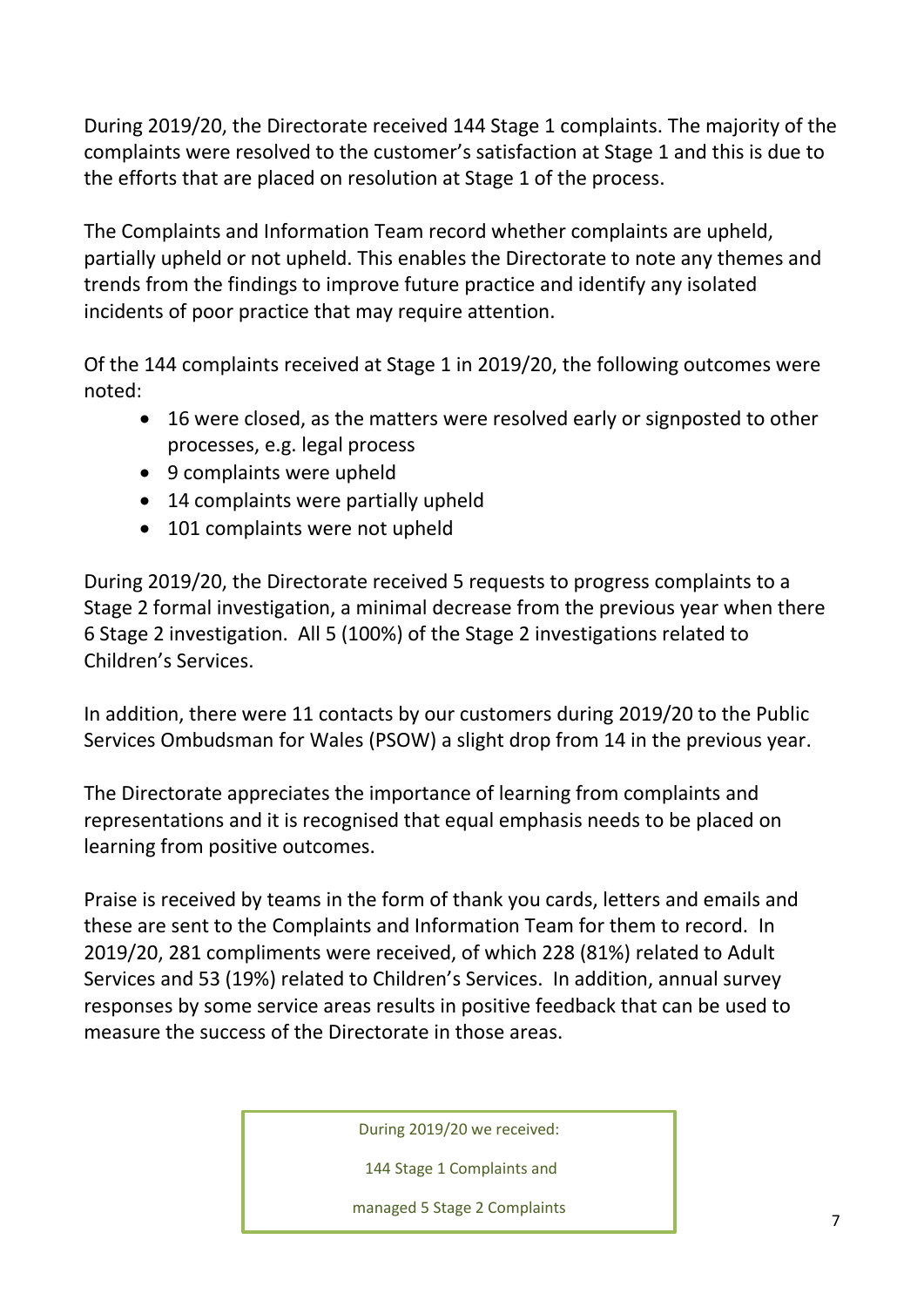#### **4. Promoting and improving the well-being of those we help**

## **Quality Standard 1 – Working with people to define and co-produce personal wellbeing outcomes that people wish to achieve**

In accordance with the requirements of the Social Services & Wellbeing (Wales) Act, staff within Caerphilly's Information, Advice and Assistance (IAA) Service are trained to undertake 'meaningful conversations' with service users, their families and carers about what really matters to them.

'Meaningful conversations' start with IAA staff the first time someone contacts us. These conversations concentrate on peoples strengths, on working with people to regain or maintain their independence and utilising their own skills and networks to achieve their desired outcomes wherever possible.

It is important to acknowledge that the majority of contacts for Children's Services are from professionals and as a result the 'what matters' conversations with the child and/or their family are unable to take place until an assessment for Care and Support has commenced.

A guiding principle for Caerphilly Social Services is the promotion and maintenance of independence. For Children's Services, this means supporting families to stay together and maintaining children within their homes and communities wherever it is safe to do so. This is underpinned by timely assessments of need and creative solutions being sought to help keep families together.



Whilst some families may have a negative view of Children's Social Services to start with, we ensure that children, young people and their parents and carers are fully involved in the assessment process and that they help to shape and influence their plan for care and support. Working in this way helps to improve working relationships over time.

I am feeling so much more confident now thanks to the support I have had

We have full access to the national citizen's wellbeing database called DEWIS so that people can have quick and easy access to information directly from a website rather than having to make a call to Social Services and/or speaking to a professional where they may prefer not to. We have a dedicated lead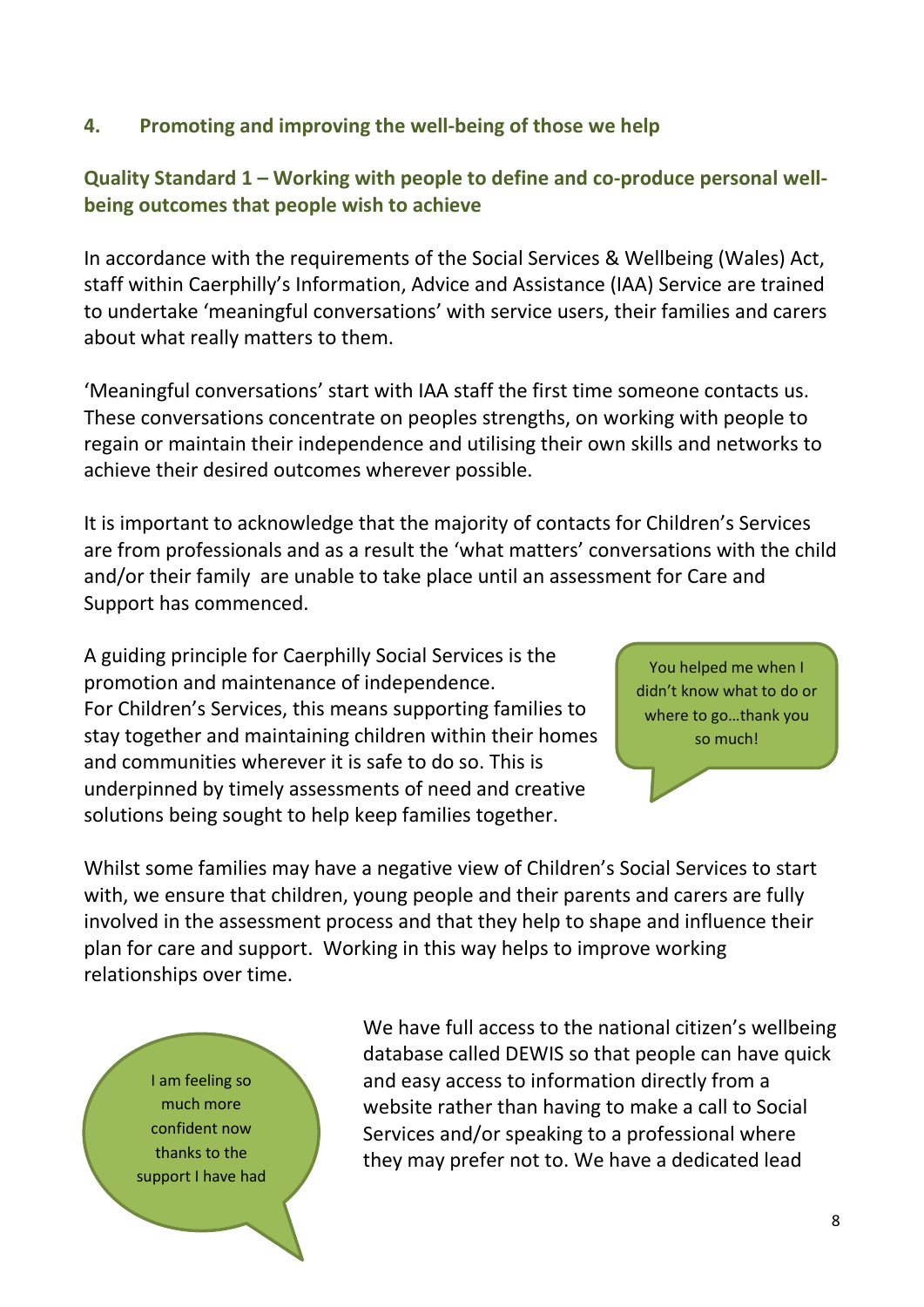officer to further progress the development of DEWIS.

To ensure that they have the opportunity to participate in consultations or purely making their views known all children have access to an Independent Advocate who can support them in meetings to ensure their voices are heard. We have also developed Parent Advocacy through partnership working funded by Families First.

98% of our assessments were completed within the statutory timescale and; Over 700 children were supported to remain living within their families.

During 2019/20, 98% of adults who received advice and assistance from the IAA did not contact the service again within the next 6 months. This is a positive message as it suggests that the advice and assistance received helped people to retain their independence, choice and control.

We continue to make use of our assessment beds which are located in Ty Clyd and Ty Iscoed residential homes. These beds help to prevent people going to hospital unnecessarily and enable them to be discharged in a timely manner.

Supporting people to remain or regain their independence is a key objective for all who work within Social Services.

My carers are lovely and professional at all times – I couldn't ask for more – they are so helpful

#### **How we addressed our priorities for 2019/20:**

- The Compassionate Communities programme has been embedded in the north of the borough, with staff located in GP surgeries attending Multi Disciplinary Team (MDT) meetings, providing advice information and assistance to individuals. Post feedback has been received from people about the impact it has had in terms of reducing isolation
- A single point of contact for GP's and other professional referrals to Primary Care Mental Health Services has been established through IAA and the Space-Well-being Panels.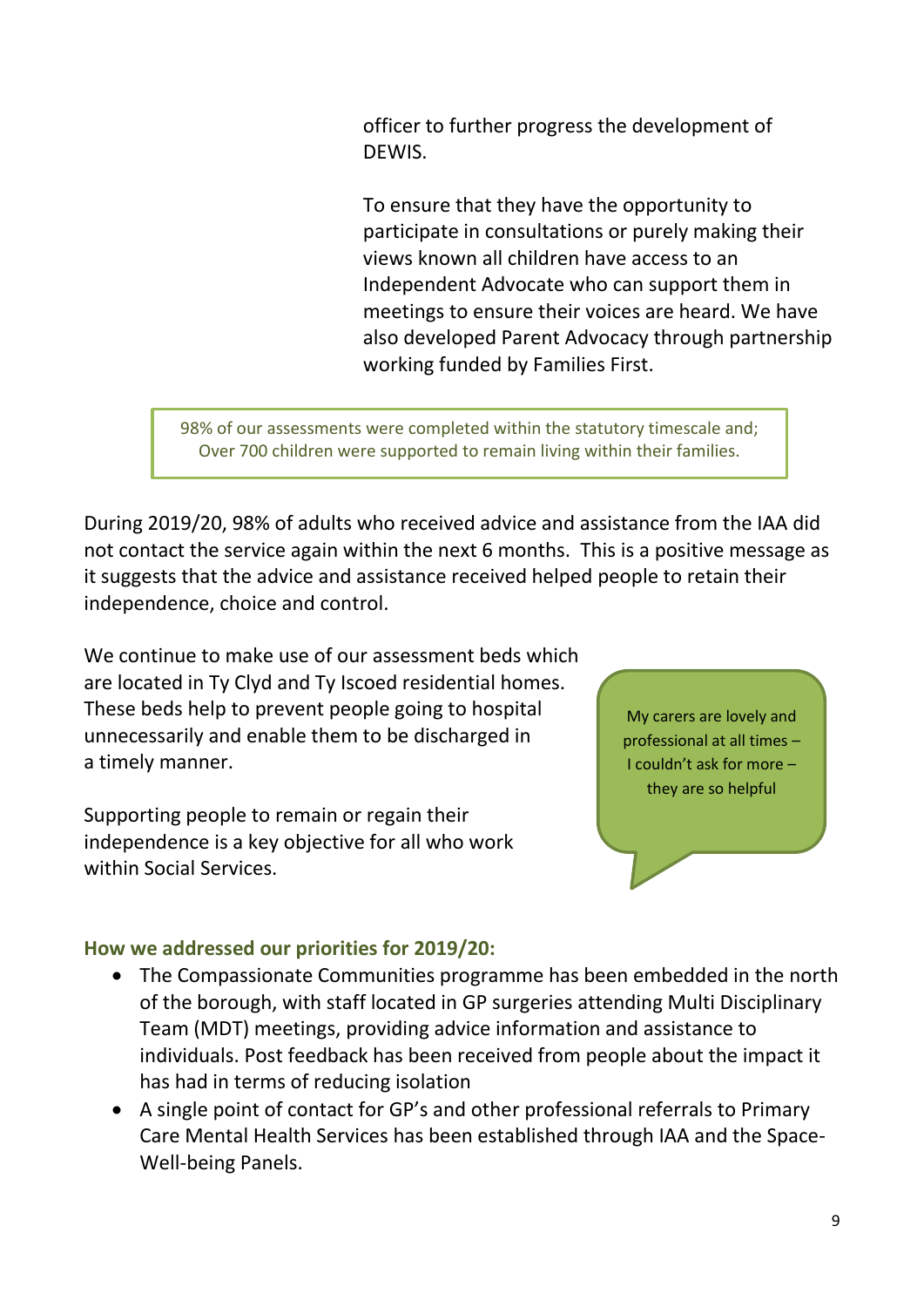• In partnership with Health, integrated well-being networks have been established across the borough that map all the resources available for people. Numerous engagement events have been held with communities, the third sector and community connectors linking services together for the benefit of individuals and communities.

#### **What are our priorities for 2019/20?**

- To expand the compassionate communities project across the whole of the borough
- Work with the Health Board to enable staff to have different conversations with people to better understand their desired outcomes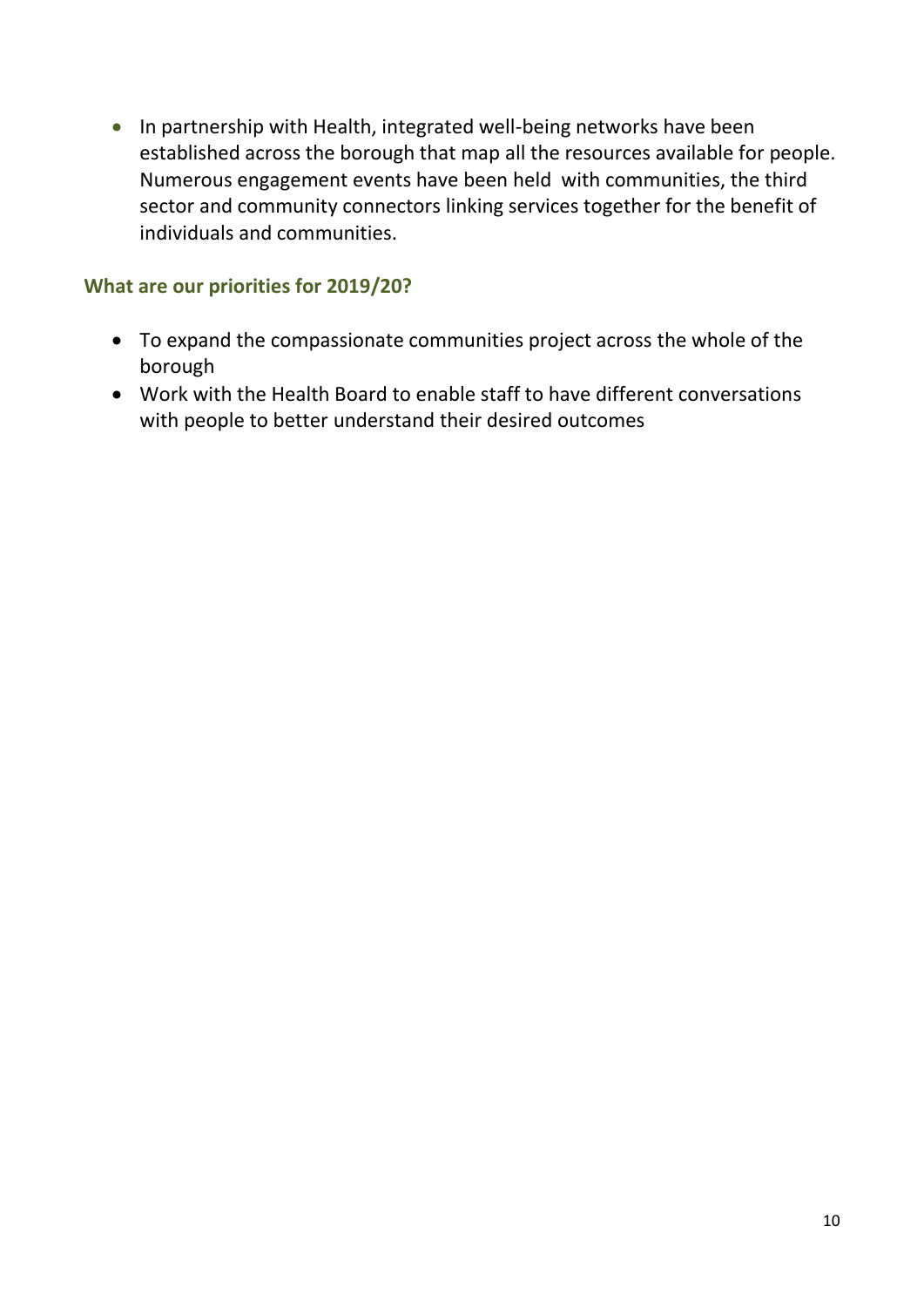## **Quality Standard 2 – Working with people and partners to protect and promote people's physical and mental health and emotional well-being**

Caerphilly CBC recognises the importance of working with people and our partners to improve outcomes for children and young people and this will continue to be a priority for us going forward.

Caerphilly are active partners in the Gwent wide Children and Families Strategic Partnership which is prioritising the development of integrated approaches to supporting children and young people including therapeutic support for children Looked After through the regional development of the My Support Team (MyST) service across the five Local Authorities. This service was originally developed in Caerphilly in 2017.

Caerphilly MyST, is a multi disciplinary therapeutic intervention service supporting the most challenging children and young people to prevent placement breakdown and prevent the need for children to be placed in high cost residential provision outside the County Borough.

With MyST I have been able to return to live with my dad – I never thought that would happen

The Gwent wide Attachment Trauma Service has been

offering advice, consultation and training to Caerphilly social work teams with the aim of supporting children and young people to remain living at home or remain in stable foster placements.

In response to a small number of particularly challenging children, we purchased a property to develop a second Children's Home within the County Borough and recruited a residential staff team. Due to having to use the property for an emergency placement, refurbishment works were delayed and it is anticipated that the home will become fully operational during the coming year.

My carers treat me with total respect and dignity – that is really important to me

Across Adult Services, we continue to develop our Community Resource Team (CRT) which offers a rapid response to people's medical and social needs. In addition we have developed a discharge to assess pathway in Ysbyty Ystrad Fawr which has been recognised national as an area of good practice , the Data Unit are currently producing a YouTube video to promote the service and tell peoples stories of using the pathway.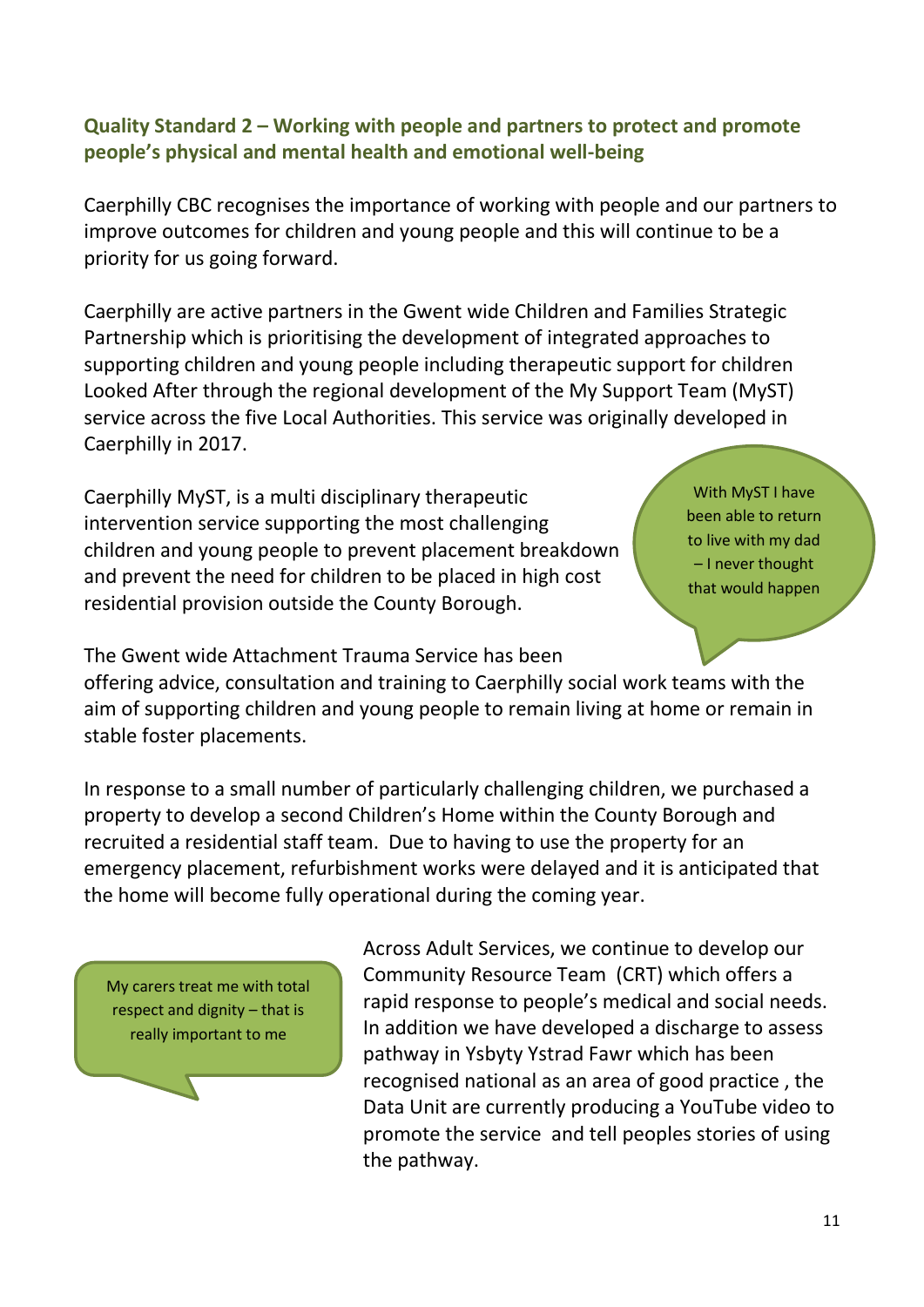During the year we have focused on identifying and developing services for carers to support them in their caring role. We held a series of events during carers week, we listened to what carers told us, developed social media sites and focused on events.

We recognise that people don't want to be in hospital for any longer than necessary. We have therefore increased the number of domiciliary care providers on our framework to enable us to arrange more packages of care so people can be discharged home as soon as they are well enough.

We would never have been able to stay living in our own home and together if it hadn't been for your help. You really listened to us.

The Council has six residential care homes for older people, which it owns and runs, all of which have adopted the Dementia Care Matters approach. Two of our homes, Brodawel and Ty Iscoed, have achieved 'butterfly status' which is the nationally recognised mark of good practice . All our homes are now registered under Regulation Inspection Social Care Act as required.

The average age of adults entering residential care homes was 86 years.

The average length of time adults (aged 65 or over) are supported in residential care homes is 215 days, illustrating our commitment to enable people to stay in their own homes for as long as possible.

We continue to work with our health colleagues in integrated mental health teams to develop the services we provide to promote people's mental health and emotional well-being.

**How we addressed our priorities for 2019/20:**

 The Discharge to assess model has been developed to look at different pathways for people with particularly focus on people in the Elderly Frail Unit in YYF to prevent unnecessary admission to a ward. Excellent working relationships have been established with the medical lead, staff attend board rounds daily and have successfully taken people home and followed them up without the provision of services. This has been acknowledged by the Delivery Unit as good practice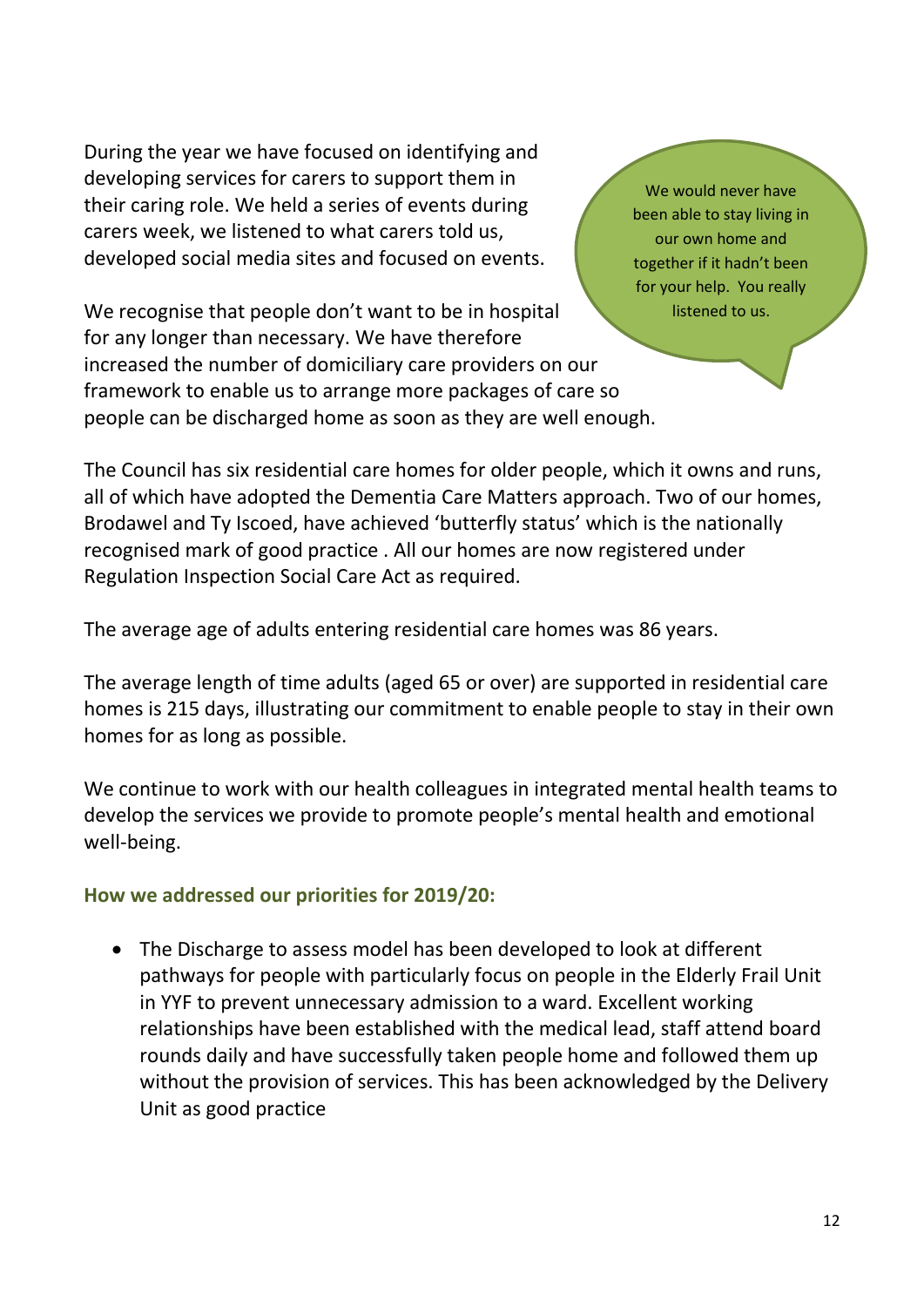- Funding from ICF has been secured to ensure the scheme continues across ABUHB hospitals and an independent review is being undertaken by IPC to evaluate the effectiveness of the projects in the programme.
- Refurbishment works on a property to develop a second residential children's home in the Borough commenced
- Caerphilly agreed to host the regional leadership posts for the MyST Service on behalf of the Gwent Children and Families Partnership

## **What are our priorities for 2020/21:**

- Expand the Home First ethos to include Prince Charles Hospital in Merthyr Tydfil
- Secure funding to expand Home First to cover the Grange University Hospital
- Implement the nationally agreed 4 pathways in respect of Discharge to Assess to improve outcomes for individuals
- Expand the MyST service into Newport to complete the regional development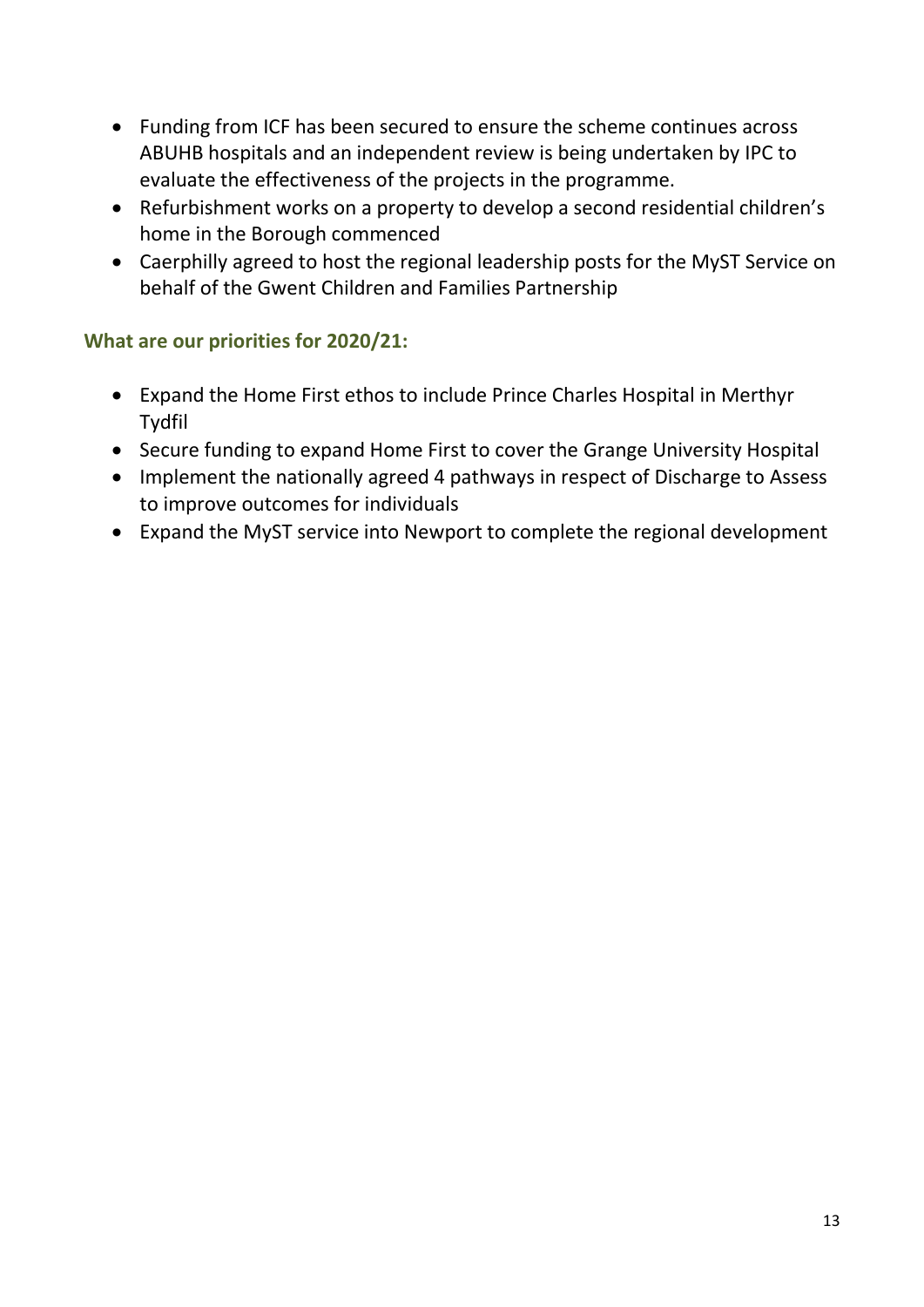## **Quality Standard 3 – Taking steps to protect and safeguard people from abuse, neglect or harm**

Safeguarding children, young people and vulnerable adults is the most important thing that the Authority does. Consequently the Authority has ensured that it is a Corporate priority and responsibility. A cross Directorate Corporate Safeguarding Board is led by the Assistant Director for Children's Service and chaired by the Cabinet Member for Social Services.

Safeguarding is everybody's business and is a key theme running through the Social Services and Well Being (Wales) Act 2014. Consequently we make sure that our staff, contractors and partners are aware of their responsibilities in this area.

A Corporate Safeguarding Policy is in place and a programme of training and awareness raising is underway. Each service area has identified a Designated Safeguarding Officer (DSO) and periodic practice development groups are held to support the DSO's. The Corporate Safeguarding Board produces an Annual Report for Elected Members. The Welsh Audit Office undertook a review of Corporate Safeguarding arrangements in the Council during 2019 and the findings were used to develop a work programme for the Board to implement.

The arrangements for improving safeguarding policies, procedures and practice across the region are led by the South East Wales Safeguarding Boards (SEWSCB and GWASB) and the Violence Against Women, Domestic Abuse and Sexual Violence (VAWDASV) Board. These Boards are supported by a Business Unit funded by the statutory partners and hosted by Caerphilly. The Boards have a clear governance structure and their work is supported by a set of sub groups. Caerphilly are active partners on these Boards.

The Boards agreed to establish a single Adults and Children's Safeguarding Board during 2019/20. This has enhanced shared learning across the two sectors and enabled the development of better joint working across the region.

I didn't realise it at the time but all you did for me actually kept me safe and protected

Within the Council, responsibility for children's and adults safeguarding sit within Children's Services. Although discrete service areas, they are all managed by one Service Manager and capacity and resilience has been improved as a result. Decisions are made on all referrals within 24 hours ensuring full compliance with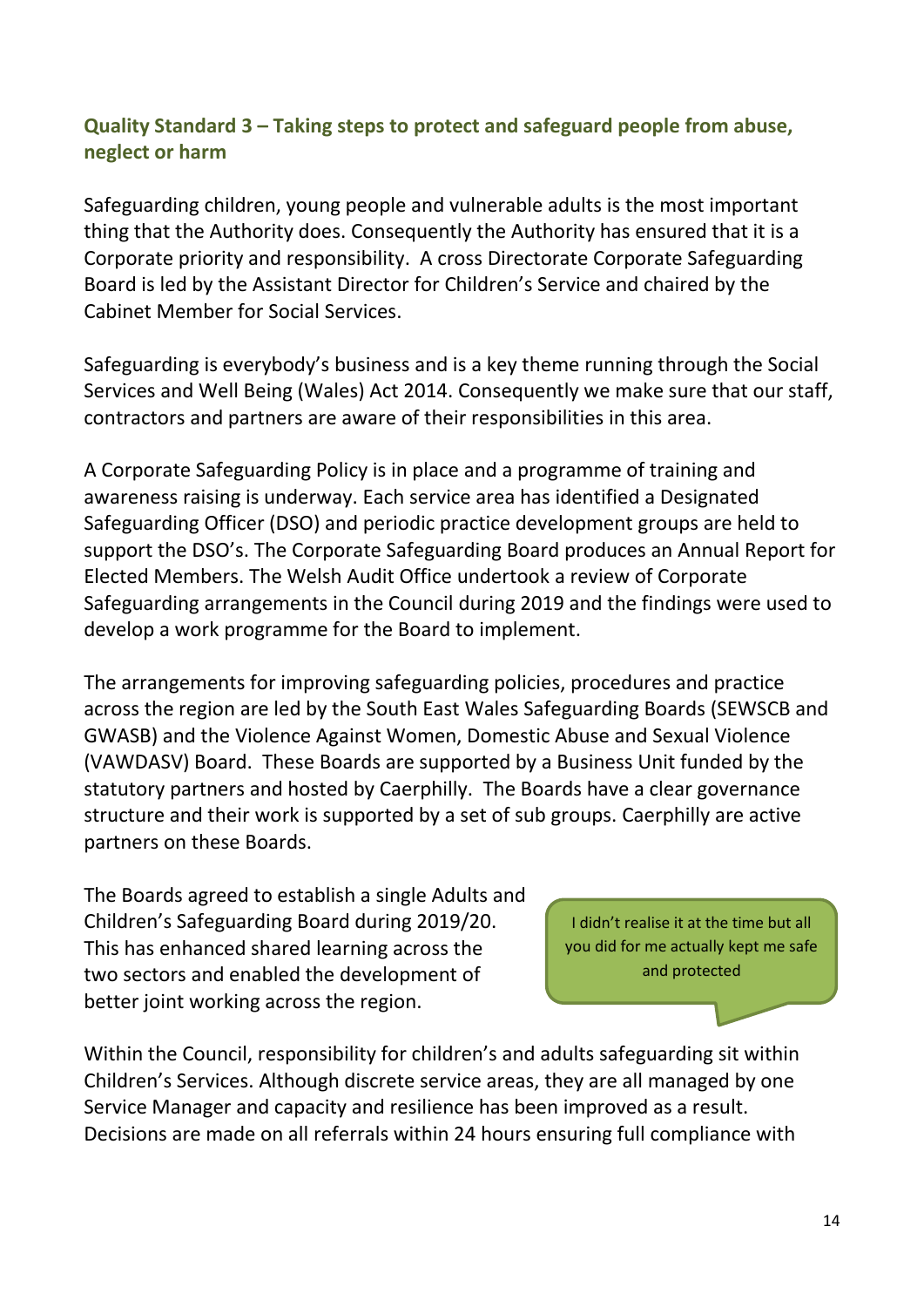statutory procedures. The existing national procedures have been reviewed and are expected to be re-launched during 2020.

Our performance over the past year in safeguarding was:

- **100%** of adult protection enquiries were completed within 7 days
- **98%** of initial Child Protection Conferences were carried out within statutory timescales
- **98%** of all Child Protection Reviews were carried out in timescale
- 100% of children on the Child Protection Register have an allocated Social Worker
- 100% of children Looked After have an allocated Social Worker

I used to think I was broken – now, thanks to you, that has all changed

We continue to provide training on 'Ask and Act' to all front line staff so they can recognise the signs of domestic abuse.

We closely monitor services we commission in terms of the quality of care they provide and this covers domiciliary care, supported living and long term care homes.

#### **How we addressed our priorities for 2019/20:**

- Building on the success of merging the Safeguarding Case Practice Review Group across Adults and Children, the Safeguarding Board Business Unit support the merger of the separate Adults and Children's Boards. The new single joint Board became fully operational during the year.
- The recommendations of the WAO review of Corporate Safeguarding arrangements resulted in the development of a robust action plan that continued to be monitored by the Board.
- Education Safeguarding transferred from Children's Services to the Local Education Authority.

#### **What are our priorities for 2020/21:**

- Embed the new All Wales Safeguarding Procedures
- Develop a Council wide Learning Management System (LMS) to record safeguarding training attendance and completion
- Introduce a Safeguarding Self Assessment Tool for Service areas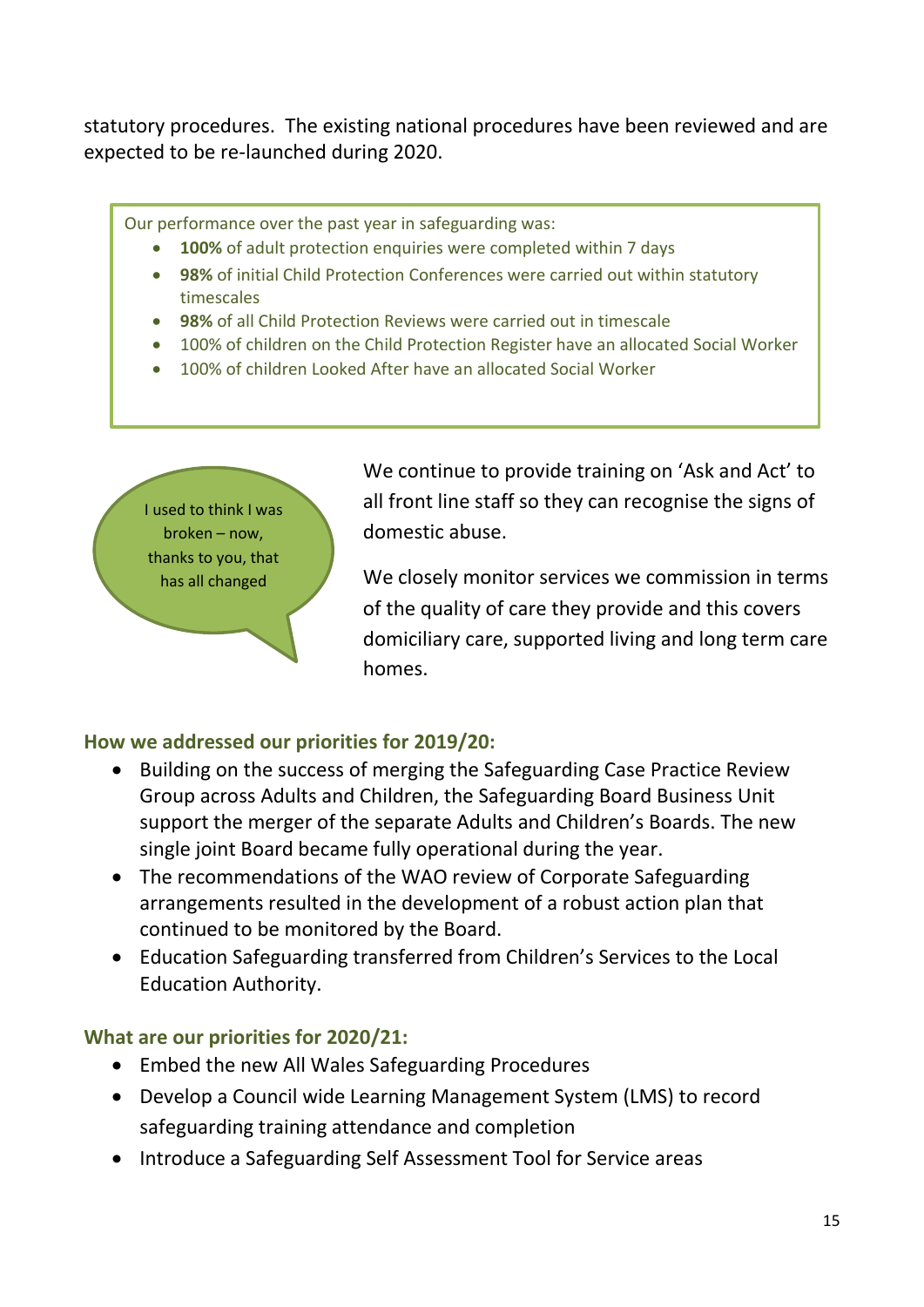## **Quality Standard 4 – Encouraging and supporting people to learn, develop and participate in society**

Supporting children Looked After and young people Leaving Care to reach their full potential and achieve positive outcomes is a key priority for Children's Services and the Corporate Parenting Group.



Caerphilly has a proven track record of supporting young people into further and higher education and a number of Care Leavers have gained Degrees and similar qualifications.

50% of Care Leavers continued to be engaged in education, training or employment 12 months after leaving care.

We recognise that it is important for people to be more self reliant and maintain their independence enabling them to participate fully in society and their local community.

The local authority employs a number Community Connectors who have developed a

database of activities taking place in local areas so they are able to signpost or take people to clubs and activities that interest them, such as 'knit and natter', art classes, craft groups, men's sheds and luncheon clubs.

We have embedded the DEWIS information system so people can access information for themselves 24 hours a day, 7 days a week.

I didn't have a clue where to start to try and get help form my mum – and then you helped me

You have no idea what it means to me to know that she is cared for when I have to go out myself

Supporting carers is key. We have developed a carers skill swap system which is going from strength to strength. Carers are contacting each other and swapping skills for example, one carer did another's ironing in exchange for a sitting service to enable them to attend a birthday party.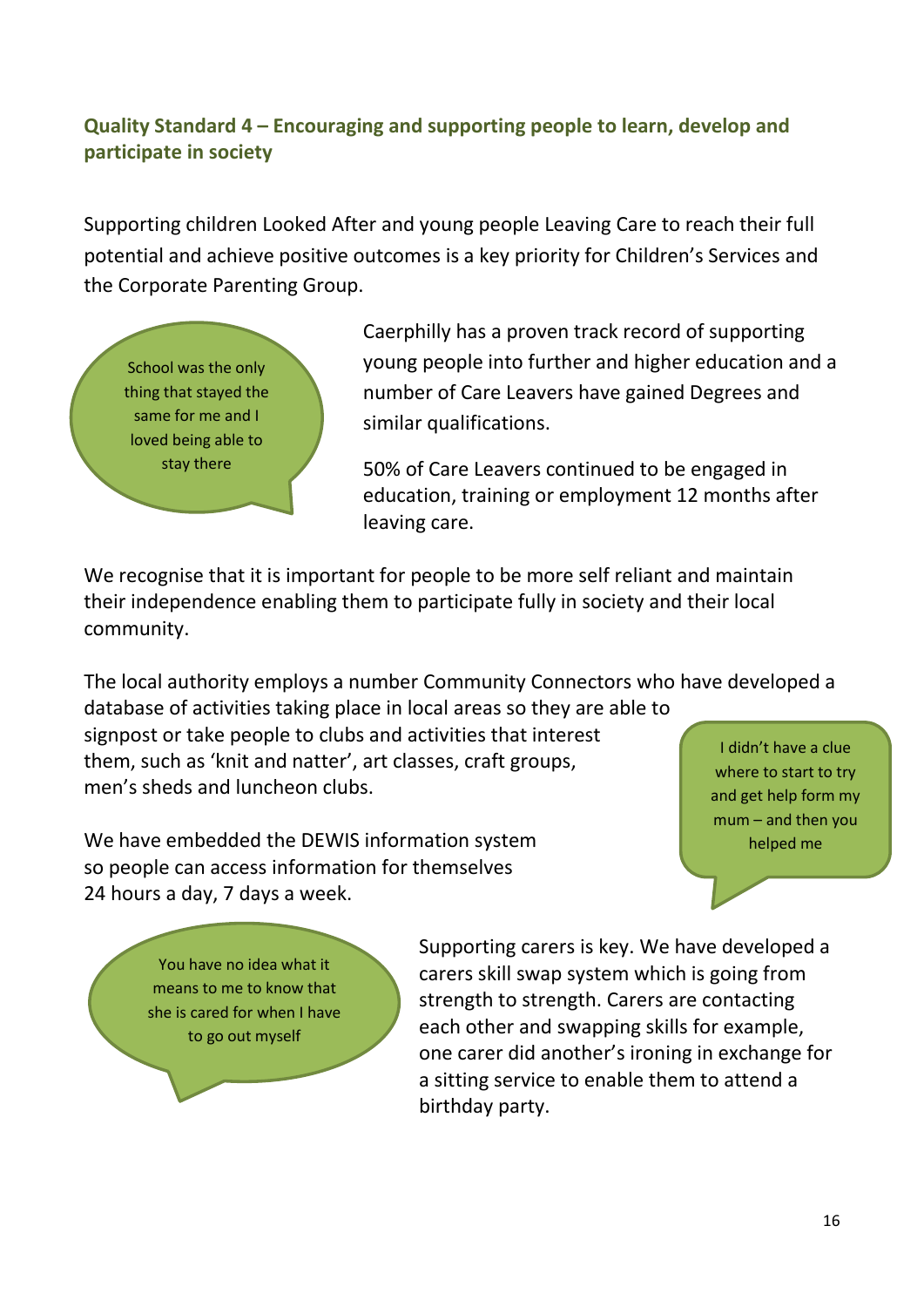#### **How we addressed our priorities for 2019/20:**

- Using ICF grant funding, we created a Community Connector post for children and families in the Intensive Support Team which offers preventative services to children assessed to be on the 'edge of care'.
- DEWIS has been used to record and promote resources available for people to meet their own outcomes.

#### **What are our priorities for 2020/21?**

- Embed a Family Meeting Service within the Intensive Support Team to help families identify solutions to issues that they may be facing and reduce the numbers of children coming into care.
- To promote and develop volunteering opportunities for people within tier communities.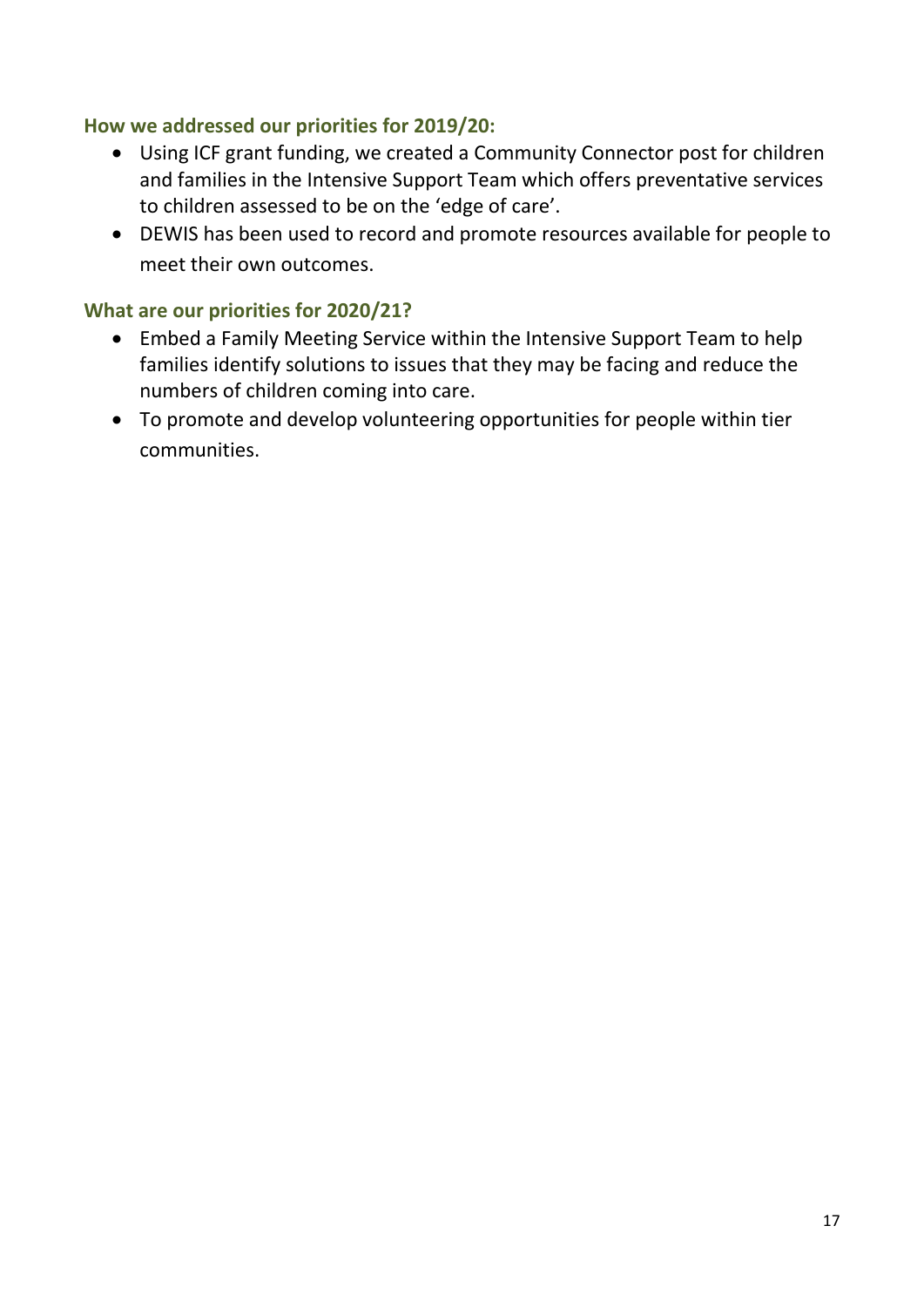## **Quality Standard 5 – Supporting people to safely develop and maintain healthy domestic, family and personal relationships**

We want to support children, young people and adults to be as socially active as possible, to feel they can make decisions for themselves and keep themselves safe.

We have embedded the "what matters conversations" across the Directorate and trained staff to enhance their skills to focus on outcomes, the strengths and assets of people, their families and networks.

We recognise that people having fulfilling relationships with those they are close to is really important for their well-being.

For children Looked After, maintaining contact with their families and their home communities is really important and Children's Services do everything they can to ensure contact arrangements meet the needs of everyone involved and are positive events.

Family Time (contact) is supervised but I totally understand why and I am so lucky to have the chance

Within Adult Services, we continued to recruit carers to our Shared Lives Scheme to enable us to offer more choice and increase the number of placements we are able to offer in family homes to people of all client groups. We also made funding available to allow adaptations to people's homes, such as ramps and showers to allow people to remain independent. We are working with health to develop a bespoke service for people in crisis in respect of their mental health which will be a separate arm of the service.

We have continued to facilitate Carers Groups across the county borough to enable carers to meet socially over a coffee. Our Carers Team attend many events to promote their service and their efforts have been recognised.

With our partners we have updated the Strategy for Learning Disabilities and during consultation meetings with our citizen groups, people told us that relationships are really important to them. This is now a fundamental part of the 'what matters' conversations and reviews are ensuring we are outcome focused.

We recognised that we had more work to do on supporting relationships and this became a priority for us going forward in terms of expansion of the My Mates club.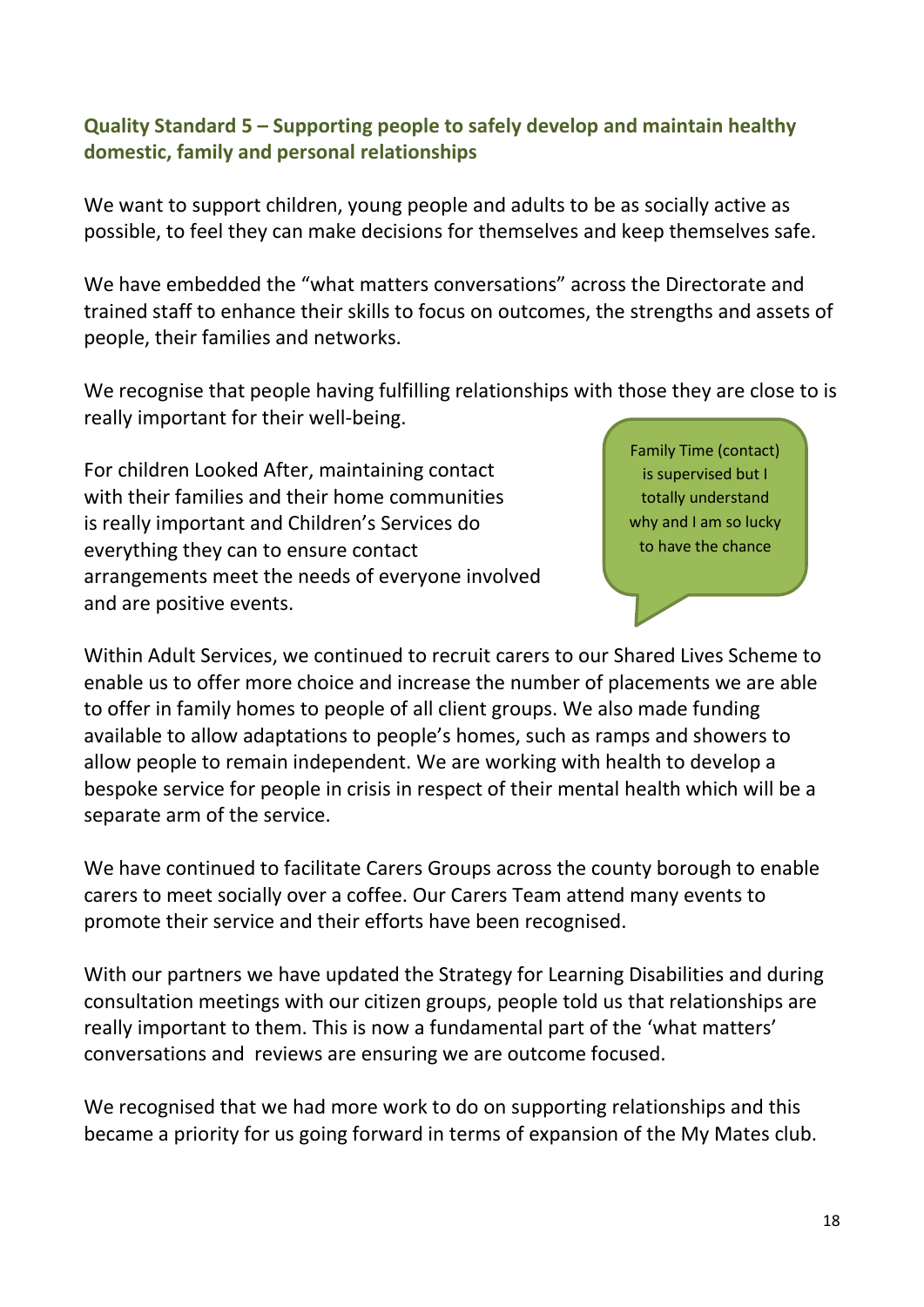Within Children's Services, wherever possible and whenever safe to do so, we ensure children are placed as close to their home communities as possible in order to support their links with their family and home.

There are increasing demands being placed on us to recruit more foster carers in order to meet the needs of children and young people. We continue to run a radio recruitment campaign which has helped us increase the enquiries we receive and the assessments that we are undertaking. We are fully engaged in the National Fostering Framework developments looking at an all Wales approach to recruitment, retention and support services for foster carers.

Recruitment of qualified social workers in the Children's Services Locality Teams continued to be challenging and the Market Supplement that was introduced to attract applicants was reviewed during the year.

#### **How we addressed our priorities for 2019/20:**

- Recruitment of Social Workers continued to be monitored throughout the year and the Market Supplement was reviewed and agreed it needed to continue.
- ICF grant funding was utilised to expand the Shared Lives Service with recruitment of more carers and very positive feedback being received.
- The Learning Disability Strategy was reviewed and ambassadors identified to champion the work and engage with wider stakeholders across the sector.

## **What are our priorities for 2020/21?**

- Develop the mental health project arm of South East Wales Shared Lives Scheme and expand the pilot area from Newport to Caerphilly
- Promote membership of My Mates for people with a learning disability to develop personal relationships and friendships
- Continuation of the secondment scheme for staff to undertake the Social Work Degree.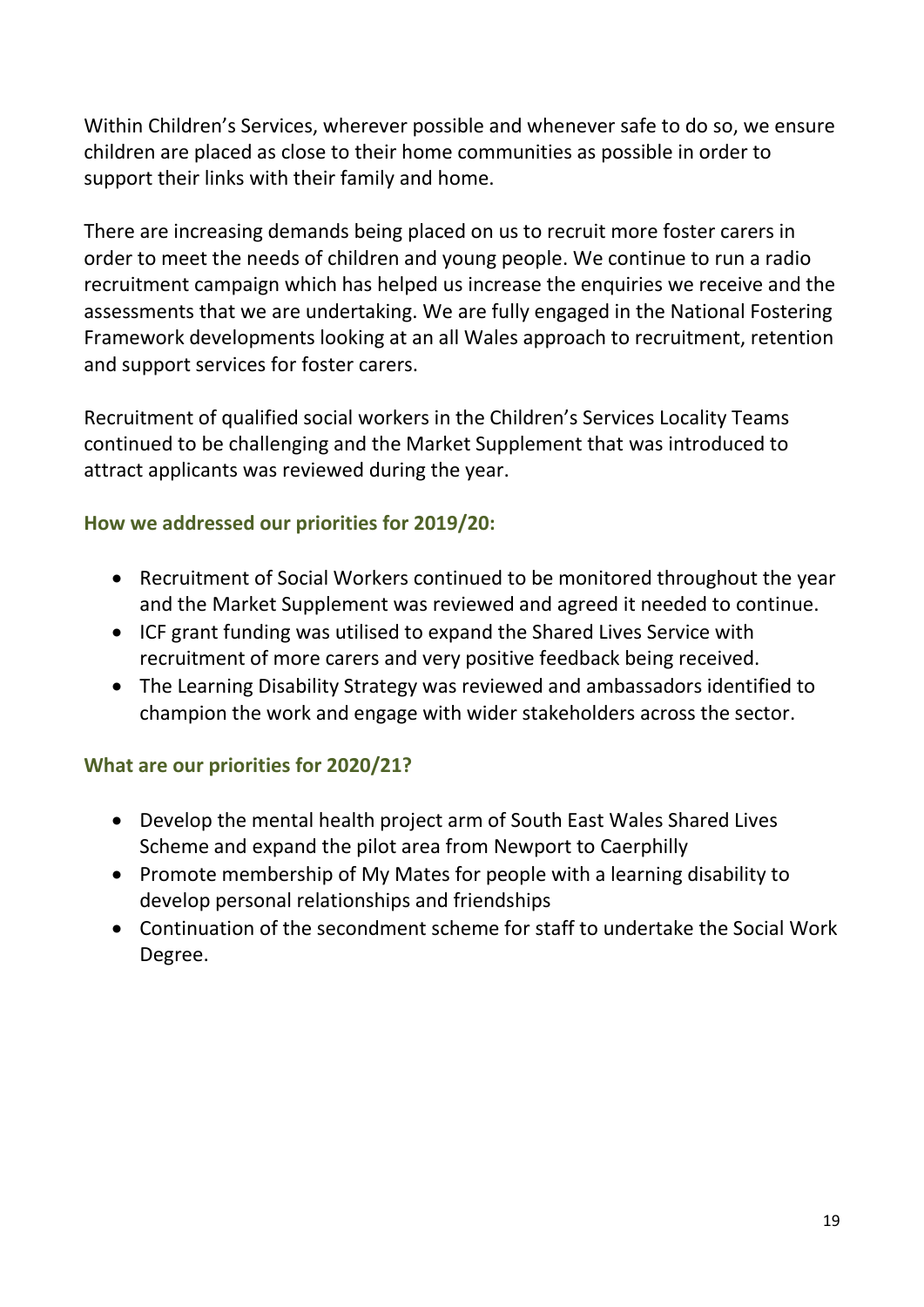## **Quality Standard 6 – Working with and supporting people to achieve greater economic well-being, have a social life and live in suitable accommodation that meets their needs**

Children's Services actively support children Looked After Children to engage in education and training and provide individual support wherever necessary. Children and young people are encouraged to make the best use of their leisure time and are supported to engage in community activities wherever possible.

You trusted me with my own place and with your continued support I have succeeded to keep it all going

Children's Services have a well established working protocol with Housing to ensure we can provide appropriate support to young people facing homelessness. We have a range of supported accommodation available including shared living provision, supported lodgings and supported tenancies. We continue to review this provision and look to identify further opportunities for new developments.

Key performance includes:

- 100% of Looked After Children have a plan for permanence in place by the time of their second CLA Review (within 4 months of becoming Looked After).
- 100% of young people leaving care have an allocated worker to support them and we keep in touch with 100% of our care leavers up to the age of 21 years.
- 50% of care leavers were engaged in education, training or employment 12 months after leaving care.

Within Adult Services, during the refresh of the Learning Disabilities Strategy, people clearly told us where they lived was very important to them. They wanted independence with some support. Taking on board this message we opened a series of flats in Ashfield Road which enabled people to have their own front door but with targeted support when needed.

They make me feel I am equal and like one of the family – it is the best!

We are working with our colleagues in Housing to review the current accommodation we have available to see if it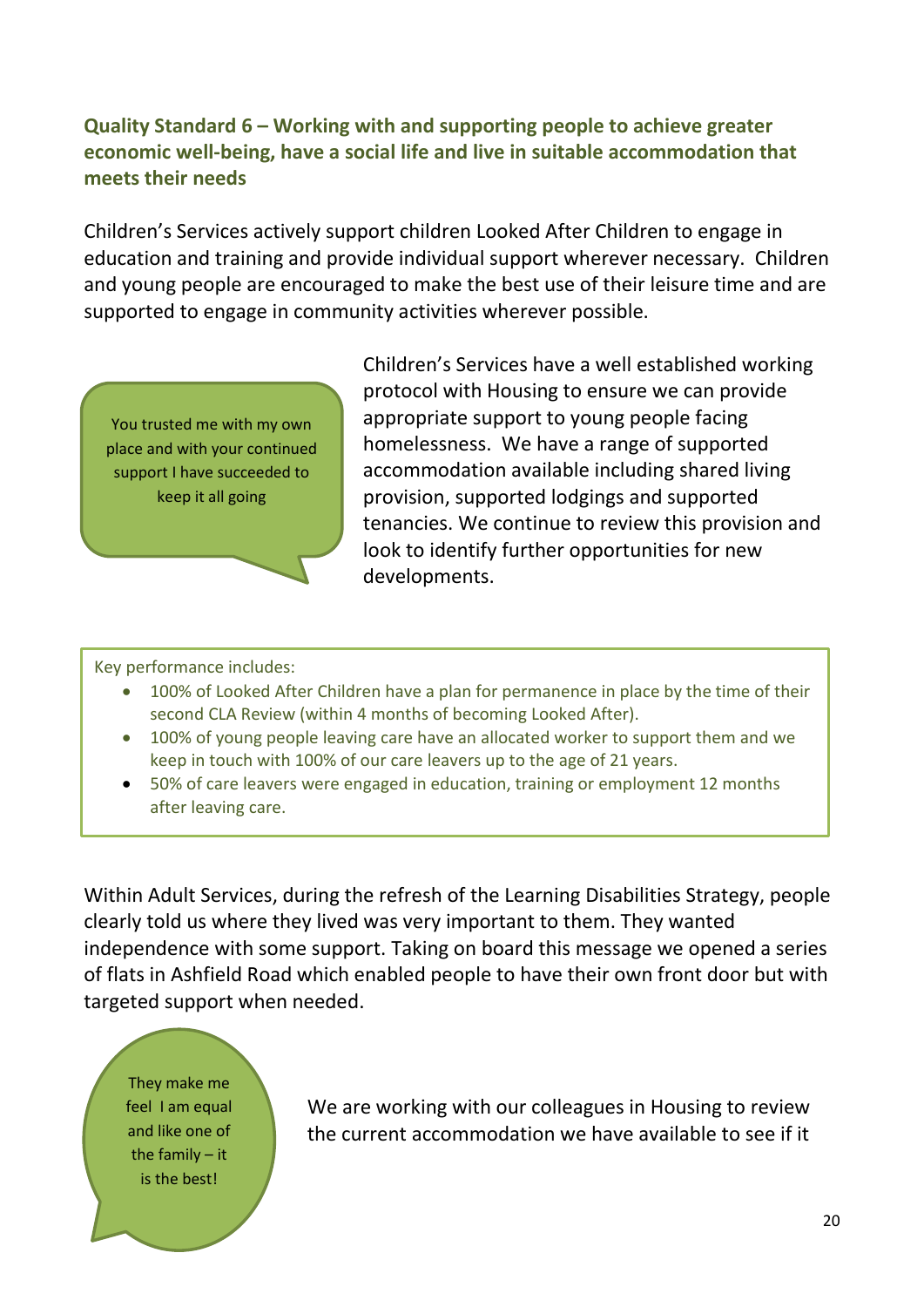can be used differently to increase the range of choices for people.

As a Council we are committed to developing dementia friendly communities so people can be supported to participate in normal activities of daily living such as shopping, banking and eating out. You will see the dementia friendly signs in local establishments and many people wearing the blue flower badge indicating they have been trained as a dementia friend.

You may also see many different displays and themes reflecting people's former lives. These change regularly and can reflect current events. The homes are now divided into small house units each with its own staff team so they can really get to know the residents.

The physical environment within some of the homes has also changed with the introduction of primary colours reflecting people's choice of their bedroom door and communal areas are brighter and more defined.

Staff encourage me to continue to do as much as I can for myself but it is so reassuring to know they are there if I need them

With our partners we piloted an expansion of our Shared Lives Scheme to look at a health initiative which provides placements with families to prevent people going into hospital and/or facilitating them being discharged to a family home. This enables people to have time to recover, receive more therapy interventions and have an assessment of their needs in more appropriate surroundings. We are committed to this alternative model of accommodation.

#### **How we addressed our priorities for 2019/20:**

- ICF was used by the Gwent Local Authorities to develop reablement services for people with memory loss and/or dementia. Caerphilly decided to appoint a part time Community Psychiatric Nurse and a Carers Support Officer and both are in post.
- We submitted a bid for ICF Capital funding to purchase a property to develop a third residential children's home in the Borough which was successful.
- We have identified a potential property developer who specialises in bespoke accommodation for young Care Leavers as an alternative to the use of B&B accommodation and they are looking for properties within the Borough.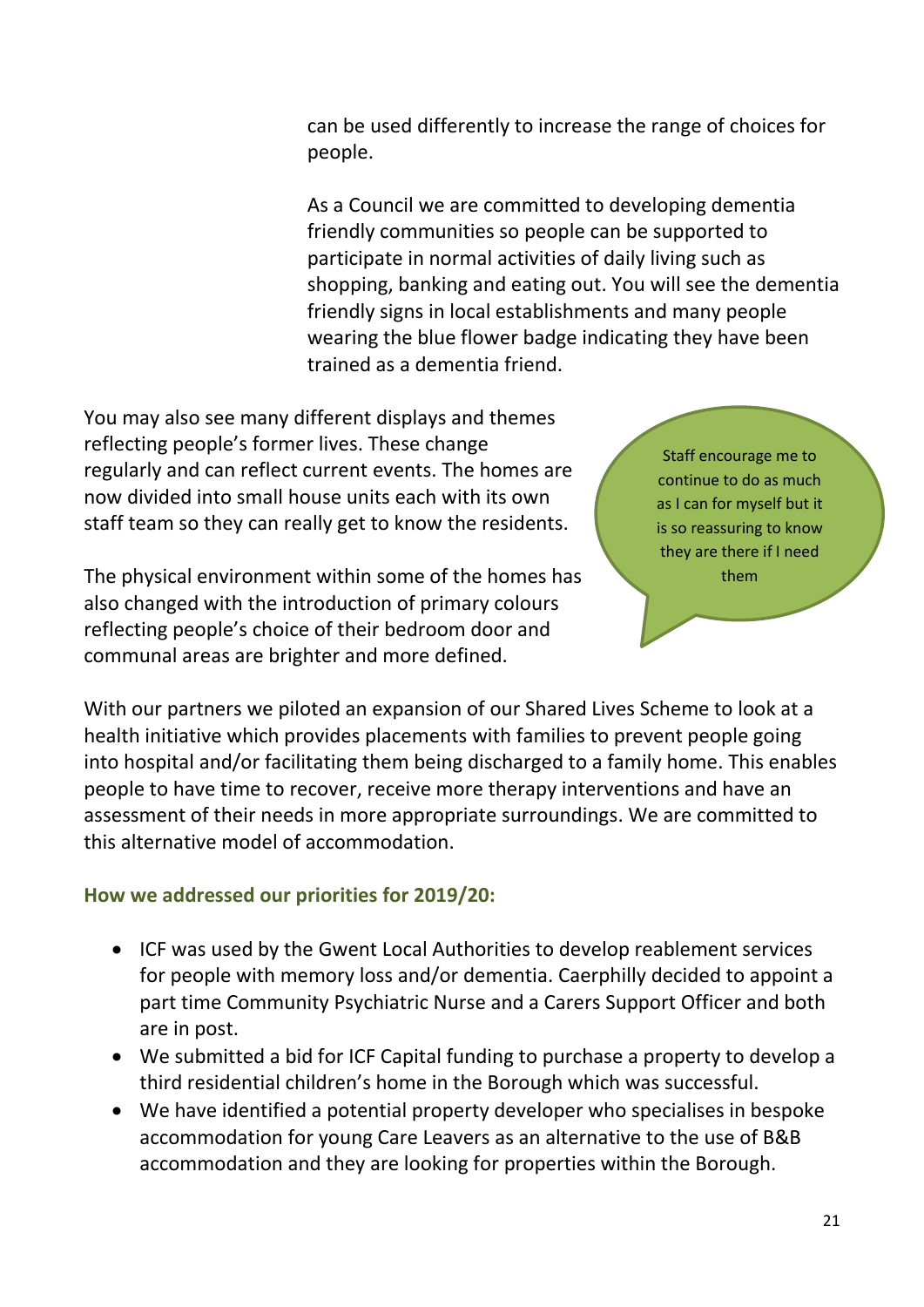### **What are our priorities for 2019/20?**

- Develop the Mill road flats for independent living for adults with a disability
- Make an application to the Cardiff Challenge Fund for employment opportunities for people with a learning disability
- Contribute to the development of regional plans for shared residential provision for young people in crisis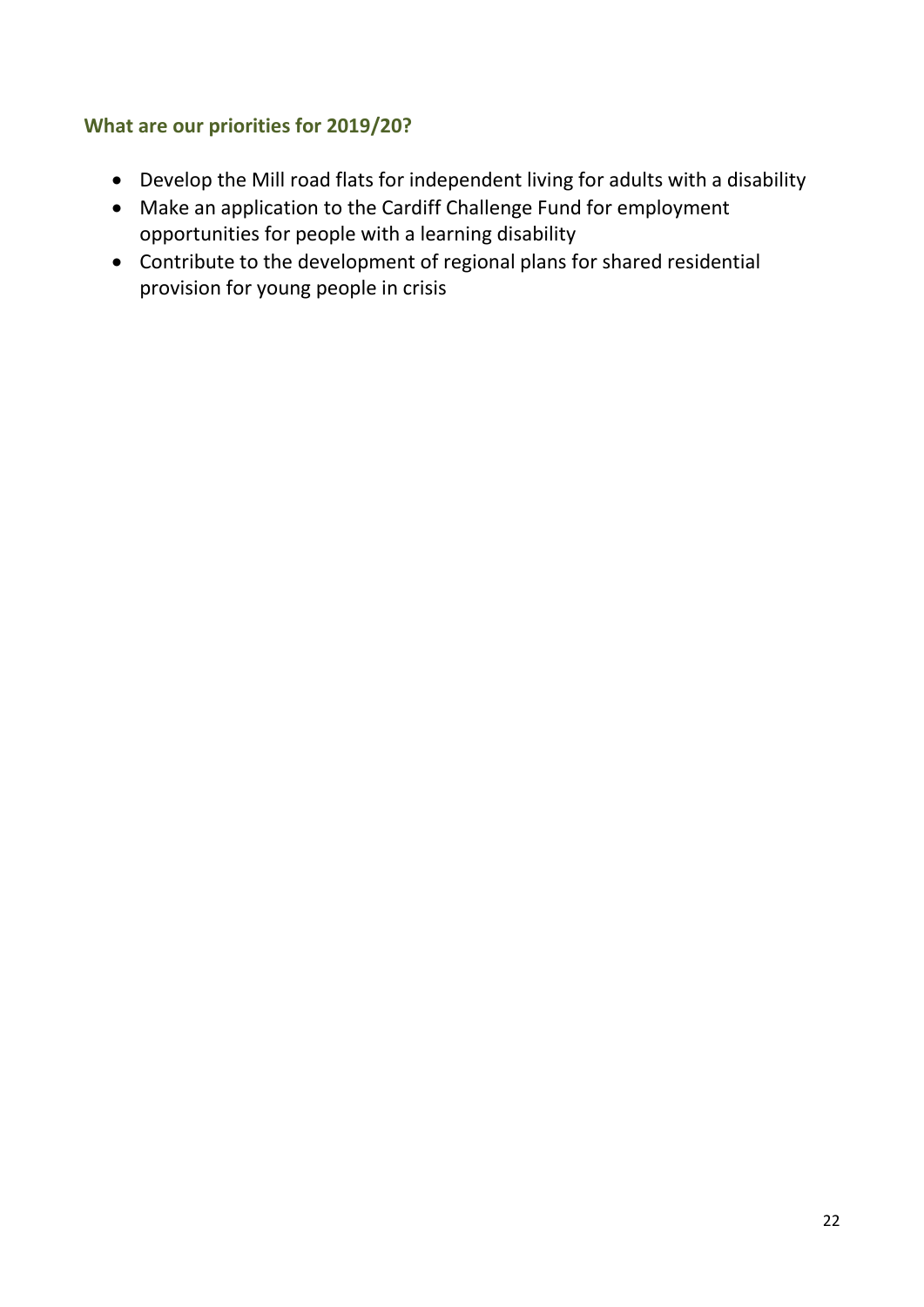#### **5. How we do what we do**

## **Our Workforce and How We Support their Professional Roles**

Our staff are our greatest asset; a skilled and motivated workforce are essential to safeguard and support vulnerable people, promote independence and enhance service delivery. Ensuring that frontline practitioners and managers are supported and well trained is crucial to the success of our service. Our workforce is relatively stable with good staff retention. However, we have continued to experience challenges in recruiting to specific teams within Children's Services and the Market Supplement incentive has been extended.

We have a joint Workforce Development Team with Blaenau Gwent County Borough Council and they are responsible for delivering a training and development strategy that supports development opportunities for staff at all levels in Social Services.

The Authority holds workforce development responsibility for the whole care sector. The Care Sector employs over 3,000 staff with approximately 50% employed by the local authority and 50% by independent and third sector.

#### **Our Financial Resources and How We Plan For the Future**

Budget management is embedded as a core function of Divisional Management Teams (DMTs) and the Senior Management Team (SMT) with the Financial Services Manager being a member of the Senior Management Team. Budget reports are discussed at DMTs and SMT on a regular basis and these management teams are the key players in the development of the financial strategy of the Directorate.

An analysis of the spend per head of population indicates that Caerphilly's spend on Children's Services, Adults with Learning Disabilities and Adults aged 65+ is less than the average for Wales. Spend on Adults with Physical Disabilities is just above the Welsh average but spend on Adults with Mental Health Needs in Caerphilly is around 56% higher than the Welsh average.

The most significant growth in demand during 2019/2020 has continued to be in the following areas:-

- Independent sector residential care for children
- Nursing care for older people
- Domiciliary care to support people in their own homes.
- Residential and nursing care for people with learning disabilities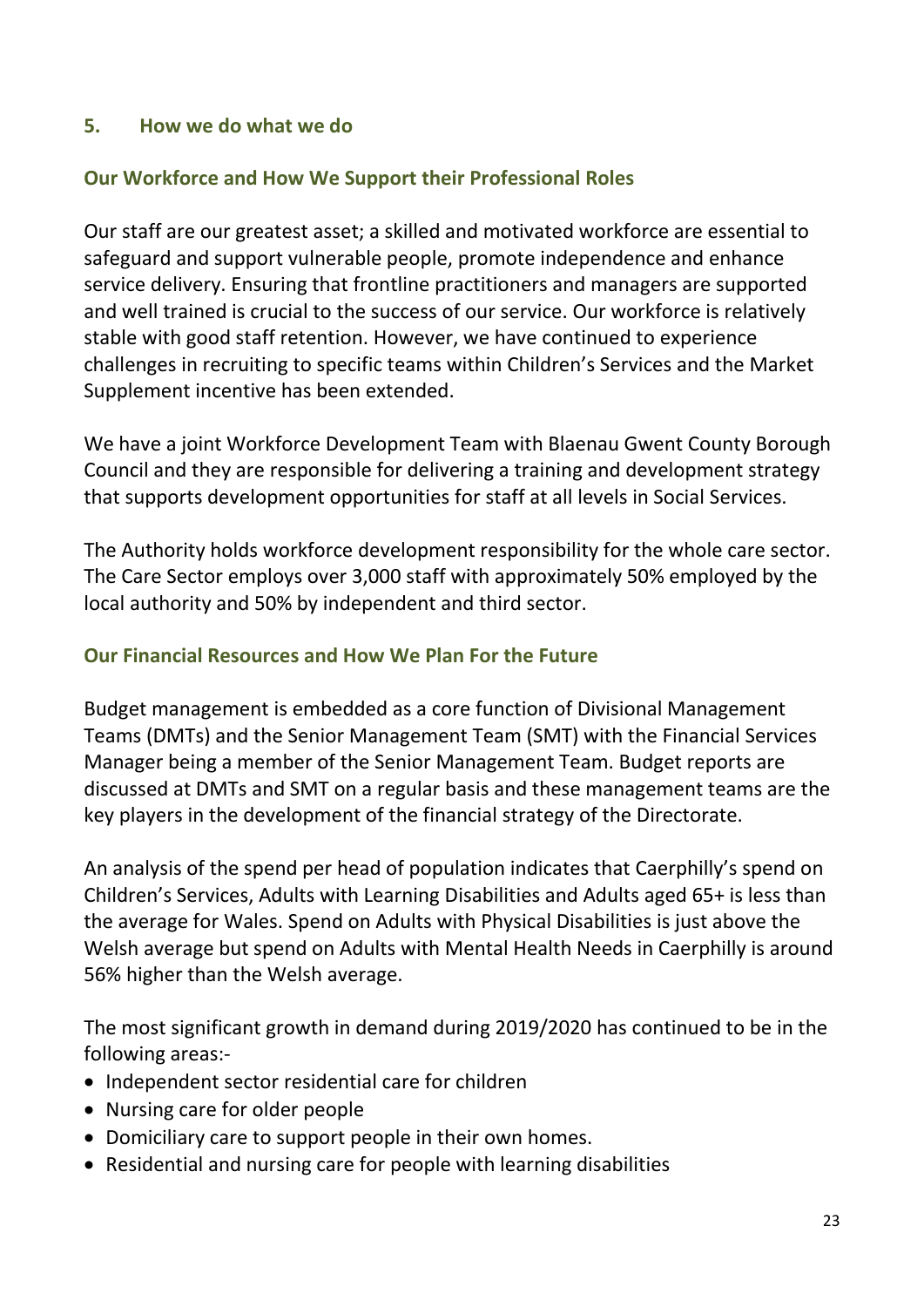## **Our Partnership Working, Political and Corporate Leadership, Governance and Accountability**

Part 9 of the Social Services & Well-being (Wales) Act places a key emphasis on partnership working and to this end the authority is now a part of the Greater Gwent Regional Partnership Board (RPB) with the other four local authorities in Gwent and the Aneurin Bevan University Health Board.

The work of the RPB has a major influence over the work of social services in Caerphilly and in particular with the Aneurin Bevan University Health Board. Since its inception the RPB has produced:

- An Area Plan
- A Market Position statement which outlines the provision of existing services and what services may be required in the future.
- An Annual report which pulls together all of the work of the RPB.

Further information on the work of the RPB and copies of the above reports can be found at its website at [www.gwentrpb.wales/home.](http://www.gwentrpb.wales/home)

However, our partnership working is not limited to the RPB. We have a significant range of services provided with other local authorities and partners including:

- A joint workforce development team with Blaenau Gwent
- A Gwent frailty Service developed in conjunction with the four other local authorities and the health board
- A joint Regional Safeguarding Board covering all partners across Gwent.
- A Shared Lives scheme run on behalf of six local authorities.

Political support for Social Services in Caerphilly CBC remains strong. Despite the very difficult financial settlement for the authority, additional funding was allocated to help us meet some of the financial pressures from an increasingly ageing population.

The Corporate Director for Social Services & Housing is a member of the Council's Corporate Management team which meets weekly to consider key decisions on strategic and operational priorities, prior to these issues / decisions going onto Scrutiny / Council.

There is an Executive Member for Social Services who sits on the Councils Cabinet and also attends the Social Services Scrutiny Committee with senior Managers.